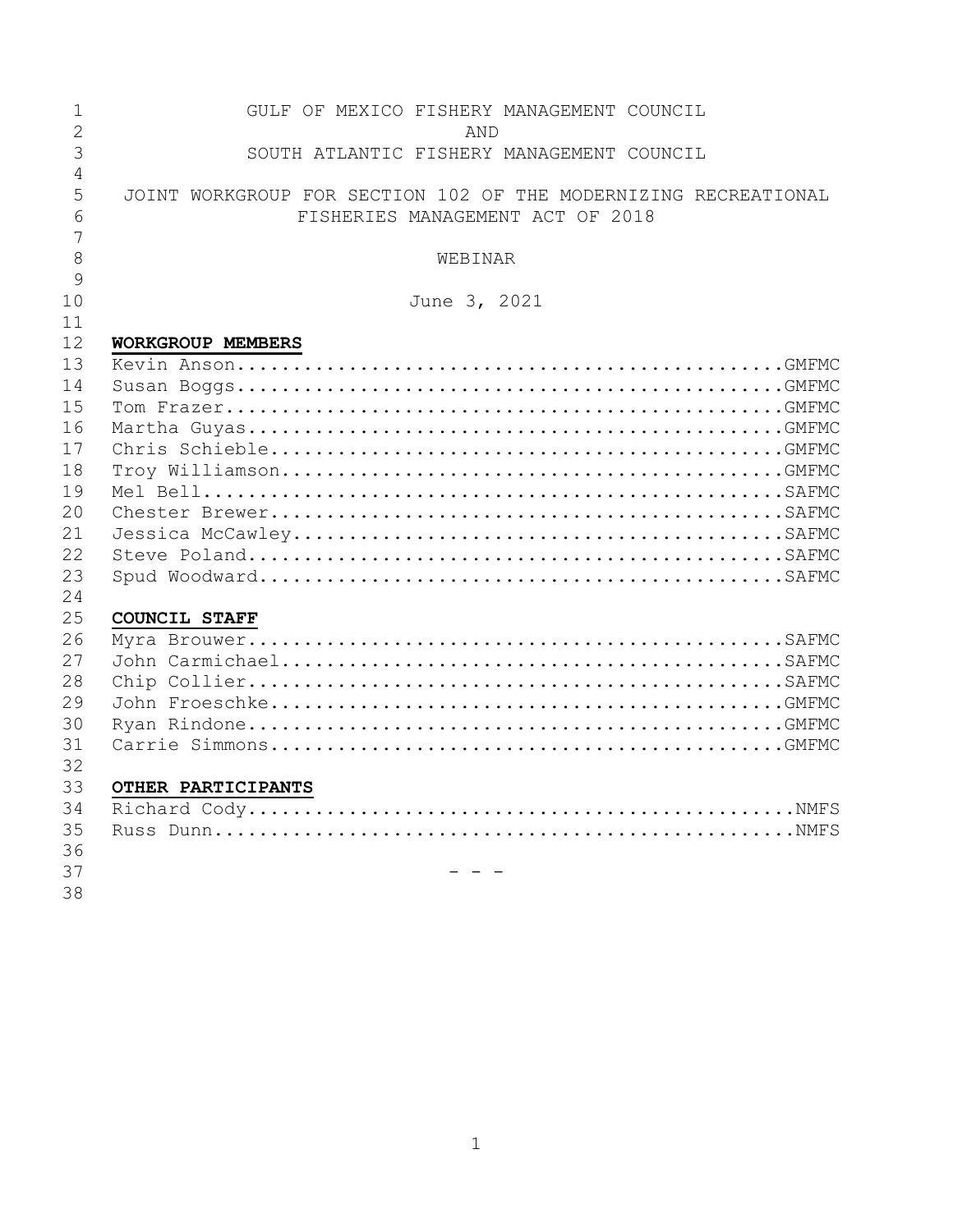|                | TABLE OF CONTENTS                                                |
|----------------|------------------------------------------------------------------|
| $\overline{2}$ |                                                                  |
| 3              |                                                                  |
| $\overline{4}$ |                                                                  |
| 5              | Introductions and Adoption of Agenda3                            |
| 6              |                                                                  |
| 7              | Approval of the Minutes: September 10, 2020 Webinar3             |
| 8              |                                                                  |
| 9              |                                                                  |
| 10             |                                                                  |
| 11             | Brief: NMFS Allocation and Use of \$3.5 Million Budgeted for the |
| 12             |                                                                  |
| 13             |                                                                  |
| 14             | Discussion: Flexibility Under the Magnuson-Stevens Act for       |
| 15             |                                                                  |
| 16             |                                                                  |
| 17             | Discussion: Recommendations to the Councils on Alternative       |
| 18             | Recreational Management Approaches25                             |
| 19             |                                                                  |
| 20             |                                                                  |
| 21             |                                                                  |
| 22             |                                                                  |
| 23             |                                                                  |
| 24             |                                                                  |
| 25             |                                                                  |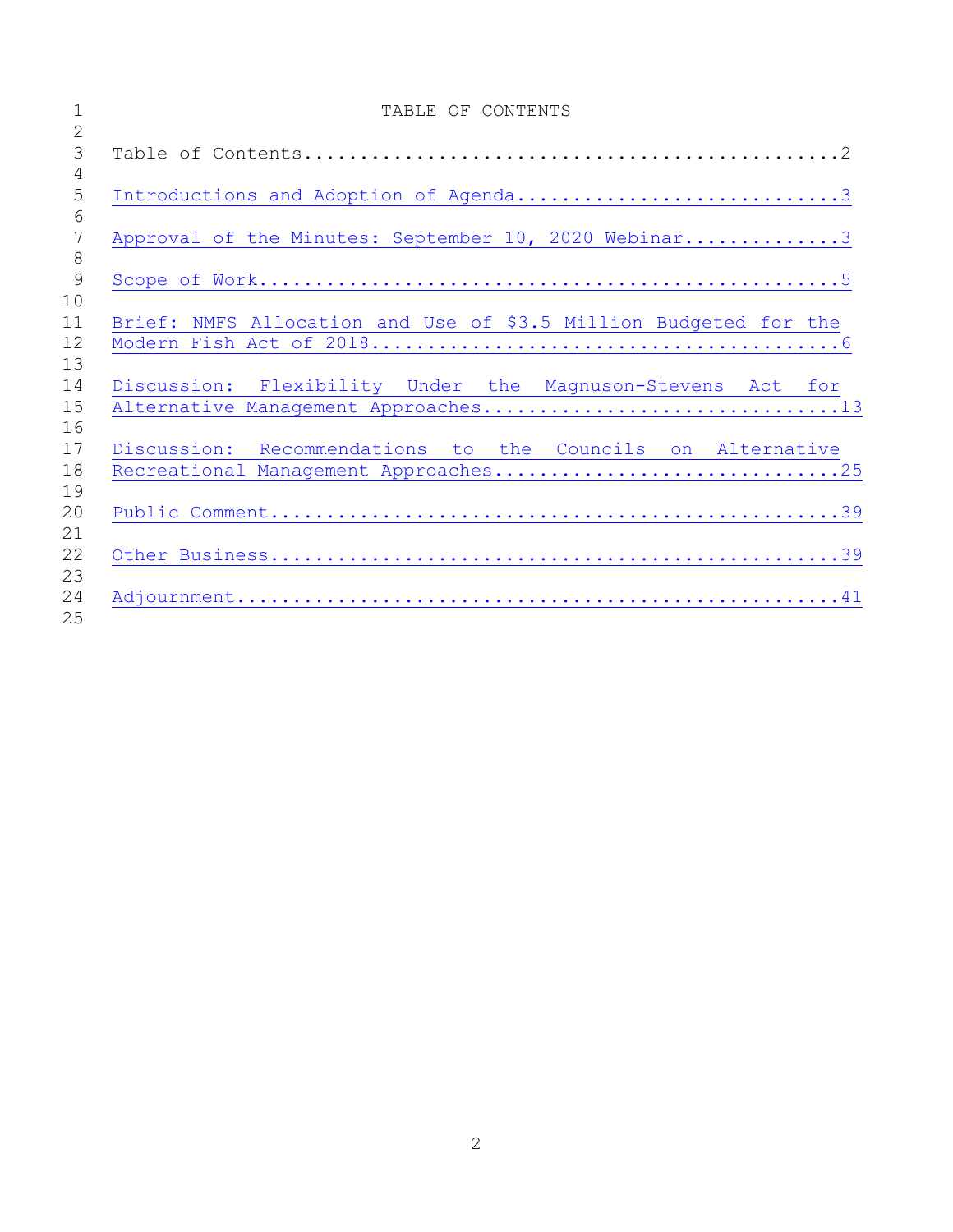<span id="page-2-1"></span><span id="page-2-0"></span> The Joint Workgroup for Section 102 of the Modernizing Recreational Fisheries Management Act of 2018 of the Gulf of Mexico Fishery Management Council and the South Atlantic Fishery Management Council convened via webinar on Thursday, June 3, 2021, and was called to order by Mr. Steve Poland. **INTRODUCTIONS AND ADOPTION OF AGENDA APPROVAL OF THE MINUTES: SEPTEMBER 10, 2020 WEBINAR CHAIRMAN STEVE POLAND:** My name is Steve Poland, Chair of the Joint Meeting of the Gulf Council and South Atlantic Council. We appreciate everyone's attendance on this webinar and input at this meeting. Notice of this meeting was provided to the Federal Register and sent via email to subscribers of the councils' press release email lists, and it was posted on the council's website. Today's meeting will include the following topics: Adoption of the Agenda and Approval of the Minutes from the September 10, 2020 Meeting, a review of the scope of work, a brief on National Marine Fisheries Services' Allocation and Use of \$3.5 Million Budgeted for the Modern Fish Act of 2018, Discussion of Flexibility Under the Magnuson-Stevens Act for Alternative Recreational Management Approaches, Discussion of Recommendations to the Councils on Alternative Recreational Management Approaches, Public Comment, and any other business. This webinar is open to the public, and it is being streamed live and recorded. A summary and verbatim minutes of the meeting will be produced and made available via the Gulf Council's website. For the purposes of voice identification, and to ensure that you are able to mute and unmute your line, please identify yourself by stating your full name when your name is called for attendance. Once you have identified yourself, please re-mute your line. Please remember to identify yourself before speaking during the meeting and to also re-mute your line each time you finish speaking. Thank you, and now Bernie will take attendance. **MS. BERNADINE ROY:** Kevin Anson. **MR. KEVIN ANSON:** Kevin Anson. **MS. ROY:** Susan Boggs. **MS. SUSAN BOGGS:** Here.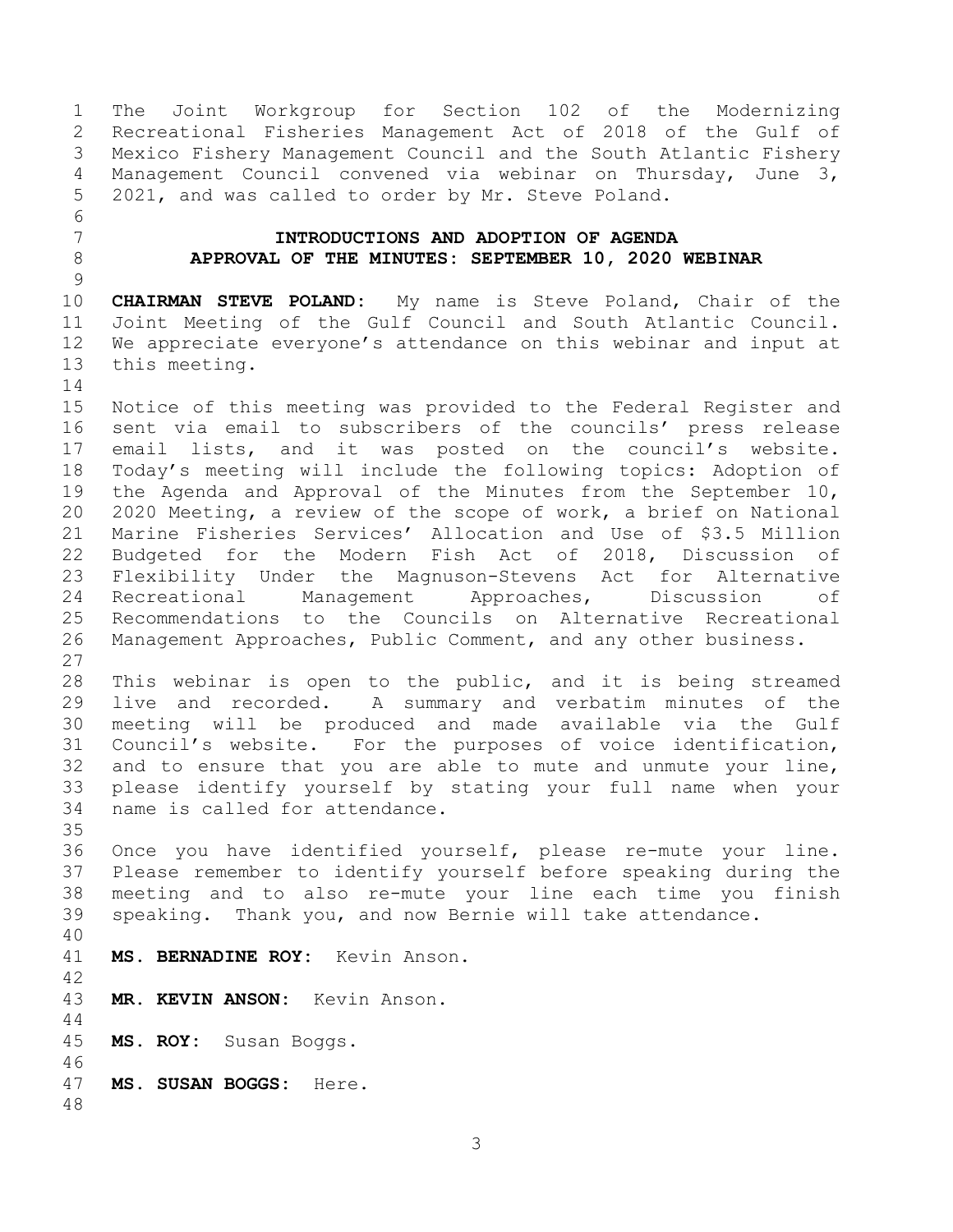| $\mathbf 1$<br>$\overline{2}$ |                  | MS. ROY: Tom Frazer.                                          |
|-------------------------------|------------------|---------------------------------------------------------------|
| 3                             |                  |                                                               |
| 4                             |                  | DR. TOM FRAZER: Tom Frazer.                                   |
| 5                             |                  | MS. ROY: Martha Guyas.                                        |
| $\epsilon$                    |                  |                                                               |
| $\overline{7}$                |                  | MS. MARTHA GUYAS: Martha Guyas.                               |
| $\,8\,$                       |                  |                                                               |
| 9                             |                  | MS. ROY: Chris Schieble.                                      |
| 10                            |                  |                                                               |
| 11                            |                  | MR. CHRIS SCHIEBLE: Chris Schieble.                           |
| 12                            |                  |                                                               |
| 13                            |                  | MS. ROY: Troy Williamson.                                     |
| 14                            |                  |                                                               |
| 15                            |                  | MR. TROY WILLIAMSON: Troy Williamson.                         |
| 16                            |                  |                                                               |
| 17                            |                  | MS. ROY: Mel Bell.                                            |
| 18                            |                  |                                                               |
| 19                            |                  | MR. MEL BELL: Mel Bell.                                       |
| 20                            |                  |                                                               |
| 21                            |                  | MS. ROY: Chester Brewer.                                      |
| 22                            |                  |                                                               |
| 23                            |                  | MR. CHESTER BREWER: Chester Brewer.                           |
| 24                            |                  |                                                               |
| 25                            |                  | MS. ROY: Jessica McCawley.                                    |
| 26                            |                  |                                                               |
| 27                            |                  | MS. JESSICA MCCAWLEY: Jessica McCawley.                       |
| 28                            |                  |                                                               |
| 29                            |                  | MS. ROY: Steve Poland.                                        |
| 30                            |                  |                                                               |
| 31                            |                  | CHAIRMAN POLAND: Steve Poland.                                |
| 32                            |                  |                                                               |
| 33                            |                  | MS. ROY: Spud Woodward.                                       |
| 34                            |                  |                                                               |
| 35                            |                  | MR. SPUD WOODWARD: Spud Woodward.                             |
| 36                            |                  |                                                               |
| 37                            |                  | MS. ROY: Thank you. Now I will move on to Gulf Council and    |
| 38                            |                  | South Atlantic staff. Myra Brouwer. I don't believe she's on. |
| 39                            | John Carmichael. |                                                               |
| 40                            |                  |                                                               |
| 41                            |                  | MR. JOHN CARMICHAEL: John Carmichael.                         |
| 42                            |                  |                                                               |
| 43                            |                  | MS. ROY: Chip Collier.                                        |
| 44                            |                  |                                                               |
| 45                            |                  | DR. CHIP COLLIER: Chip Collier.                               |
| 46                            |                  |                                                               |
| 47                            |                  | MS. ROY: John Froeschke.                                      |
| 48                            |                  |                                                               |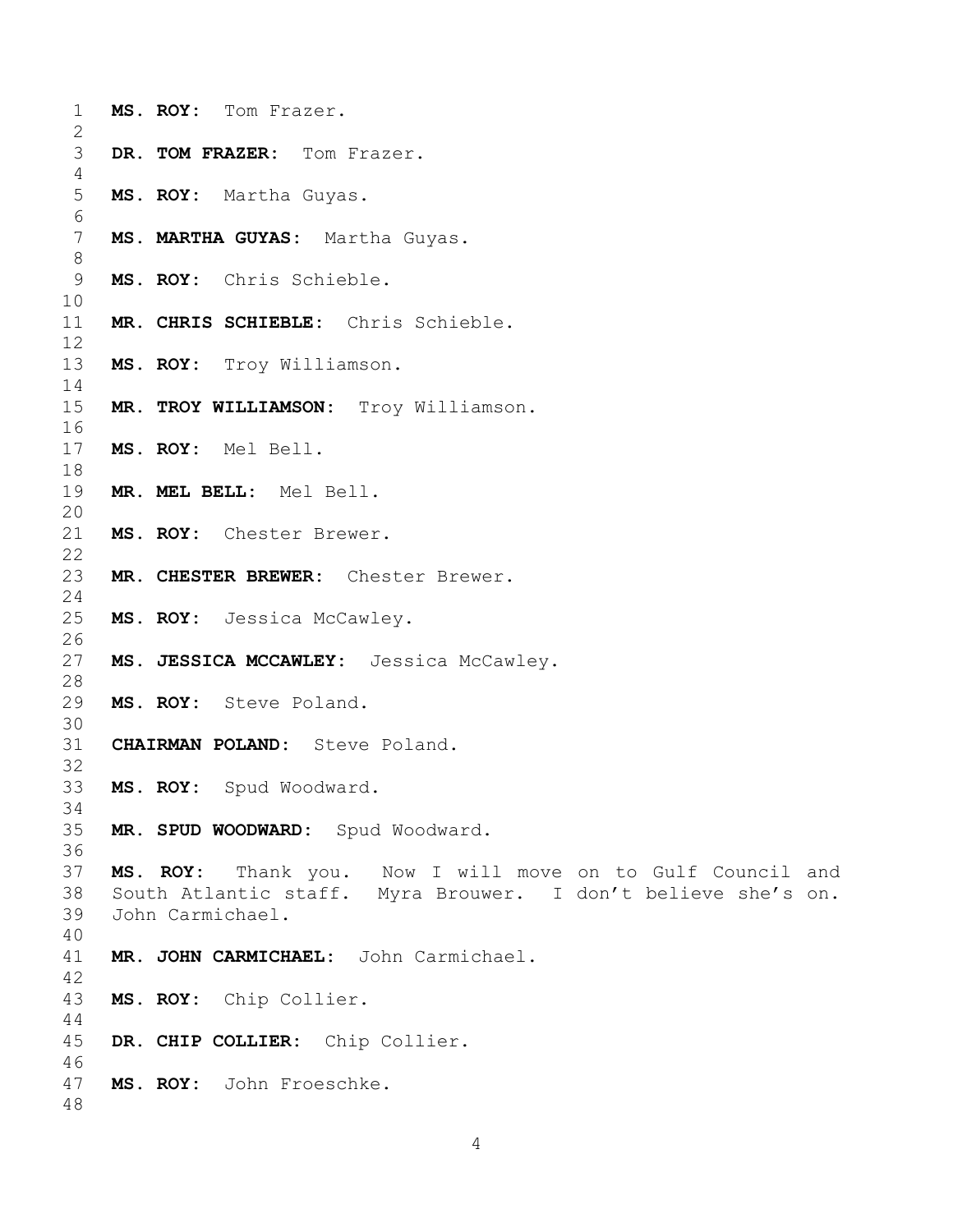<span id="page-4-0"></span> **DR. JOHN FROESCHKE:** John Froeschke. **MS. ROY:** Ryan Rindone. **MR. RYAN RINDONE:** Ryan Rindone. **MS. ROY:** Carrie Simmons. **DR. CARRIE SIMMONS:** Carrie Simmons. **MS. ROY:** Okay. Thank you. Now the presenters. Richard Cody. **DR. RICHARD CODY:** Richard Cody. **MS. ROY:** Russell Dunn. **MR. RUSSELL DUNN:** Yes, I'm here. Thanks. **MS. ROY:** Thank you. Okay. You may proceed. **CHAIRMAN POLAND:** All right. Thank you, Bernie. If everyone will turn their attention to the agenda, the first order of business is Introductions and Adoption of the Agenda. I don't see a need to go through the introductions, since we just did a roll call, and this is our third meeting of the workgroup, and so we'll move on to Adoption of the Agenda. Are there any modification to the agenda as presented before us? Hearing none, is there any opposition to approval of the agenda as presented? Hearing none, the agenda stands approved. Next, we'll move on to Approval of the Minutes from the September 10, 2020 Webinar. Are there any suggested edits or modifications to those minutes? Hearing none, is there any opposition to approval of those minutes? Hearing none, those minutes stand approved. Next, we'll turn it over to Mr. Rindone to review the Scope of Work. Whenever you're ready, Ryan. **SCOPE OF WORK MR. RINDONE:** Can do. Bernie, can you pull that up? All right, folks, and so we're going to start with a brief from Dr. Richard Cody on NMFS Allocation and Use of the Budgeted three-and-a-half million dollars for the Modern Fish Act, and this was allocated to NMFS to help address the act, and so you guys can ask Dr. Cody questions, as appropriate. Then, next, we'll have a presentation by Mr. Russ Dunn, who is the National Policy Advisor for Recreational Fisheries for NMFS,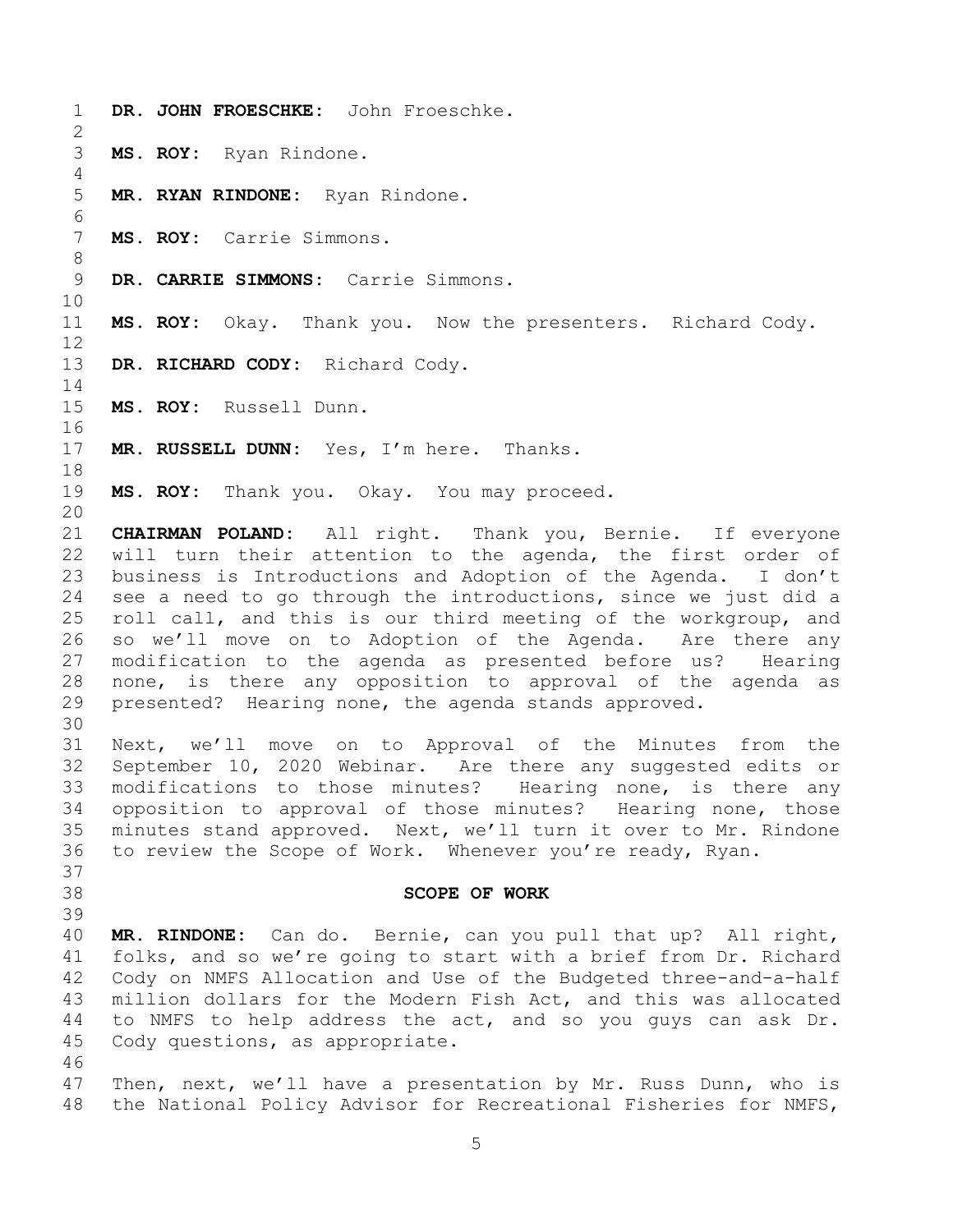and Russ is going to talk to you guys about the flexibility afforded to the councils under Magnuson, and we're looking at some of these alternative management approaches for recreational 4 fisheries, and some of these we've talked about already, and some of the councils have either already implemented or discussed it in the past, and you guys should ask Mr. Dunn questions about the information that he has presented, as appropriate.

 Then we'll tie it all together on Number VI, where we're going to talk about recommendations to the councils from this workgroup, and I will throw a couple of things out there on a whiteboard for you guys to poke at, and I would encourage you to do the same, but we'll try and see if we can come up with a few things that this workgroup can recommend to the councils for consideration for future alternative approaches to managing certain species. Then we'll take some public comment, if there's any to be taken, and then any items for other business, which right now we don't have any. Mr. Poland.

 **CHAIRMAN POLAND:** Thank you for that, Ryan. Any questions for Ryan on the scope of work? Will there be a sticky pad or a Google Doc with hands raised?

**MS. ROY:** Yes, I will do that.

 **CHAIRMAN POLAND:** Okay. Thanks. All right. Thank you for that, Ryan. Next, we'll move into discussion, or a presentation, from Dr. Richard Cody from the Office of Science and Statistics, on the allocation and use of three-and-a-half million dollars that have been budgeted for the Modern Fish Act. Whenever you're ready, Dr. Cody, you can take it away. 

## <span id="page-5-0"></span> **BRIEF: NMFS ALLOCATION AND USE OF \$3.5 MILLION BUDGETED FOR THE MODERN FISH ACT OF 2018**

 **DR. CODY:** Thank you. I will focus today on the three-and-a- half million that was budgeted for the Modern Fish Act that was distributed through the Office of Science and Technology, and it's worth noting that this started out as a \$3 million distribution and increased to \$3.5 in the last year, and so I want to make the point, from the beginning, that Congress did not appropriate additional funds for this directive. Instead, NOAA Fisheries was directed to distribute funds to this and other specified programs within funds available. 

 This is a very short presentation, and so we'll have, I think, plenty of time for questions, and the congressional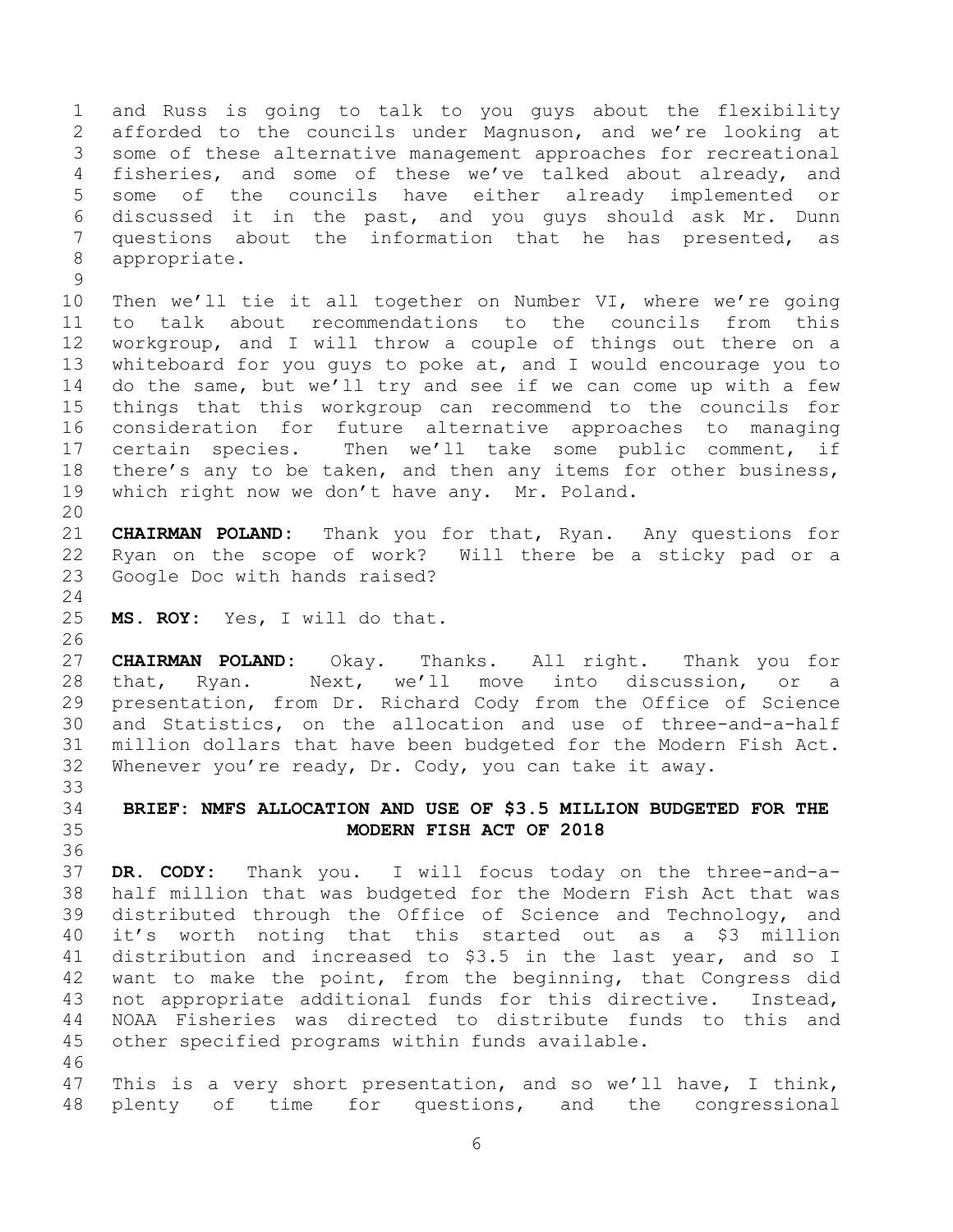appropriation, as I mentioned, was to be allocated from existing agency funds, and it's largely driven by constituent interest in implementation of the Modern Fish Act provisions, and namely improvements to precision and accuracy and improvements overall to general survey performance, and then, also, development and use of the electronic reporting technologies. The strategy that we used within NOAA for the distribution of these funds is based on our implementation of Section 202, and this is detailed in our report to Congress on state partnerships. Basically, the state partnership model that we used is the FIN process that is in place formally within the Pacific States, Atlantic States, and the Gulf States, and these programs are administered through the different commissions, the three different commissions. In that model, basically, we identified priorities, data collection priorities, within the various regions, and so each of the regions, and there were other ad hoc regional implementation teams that were in place for the Pacific Islands, as well as the Highly Migratory Species, and the Caribbean and Alaska regions produced plans as well, that detailed data collection and survey needs in those regions. The three FINs, existing fins, within the Pacific, Atlantic, and Gulf regions are formerly identified as FINs, and so they are more -- I would say they have an established history, when it comes to partnering with NOAA and the states, and so this is the basic model that we used, and I will just briefly describe it a little bit more in detail. Within each of the FINs, there were established what we call regional implementation teams, and, in those teams, there were membership from the states, our regional NOAA offices and Science Centers, as well as the commission and Headquarters, NOAA, as well, but, in addition to that membership, it included participation from the council staff. Within these teams, a series of, or set of, data collection and survey priorities were identified, and, for each of the different regions, those priorities were basically presented with a goal towards detailing a national inventory of data collection priorities, and so the MRIP regional implementation plans are available on our website, and you can visit -- You can 45 get more detailed information on those priorities there, but, if we go to the next slide, we see here that there is a small table here that details the regional implementation teams, the top regional plan priorities, and then how it's cross-walked with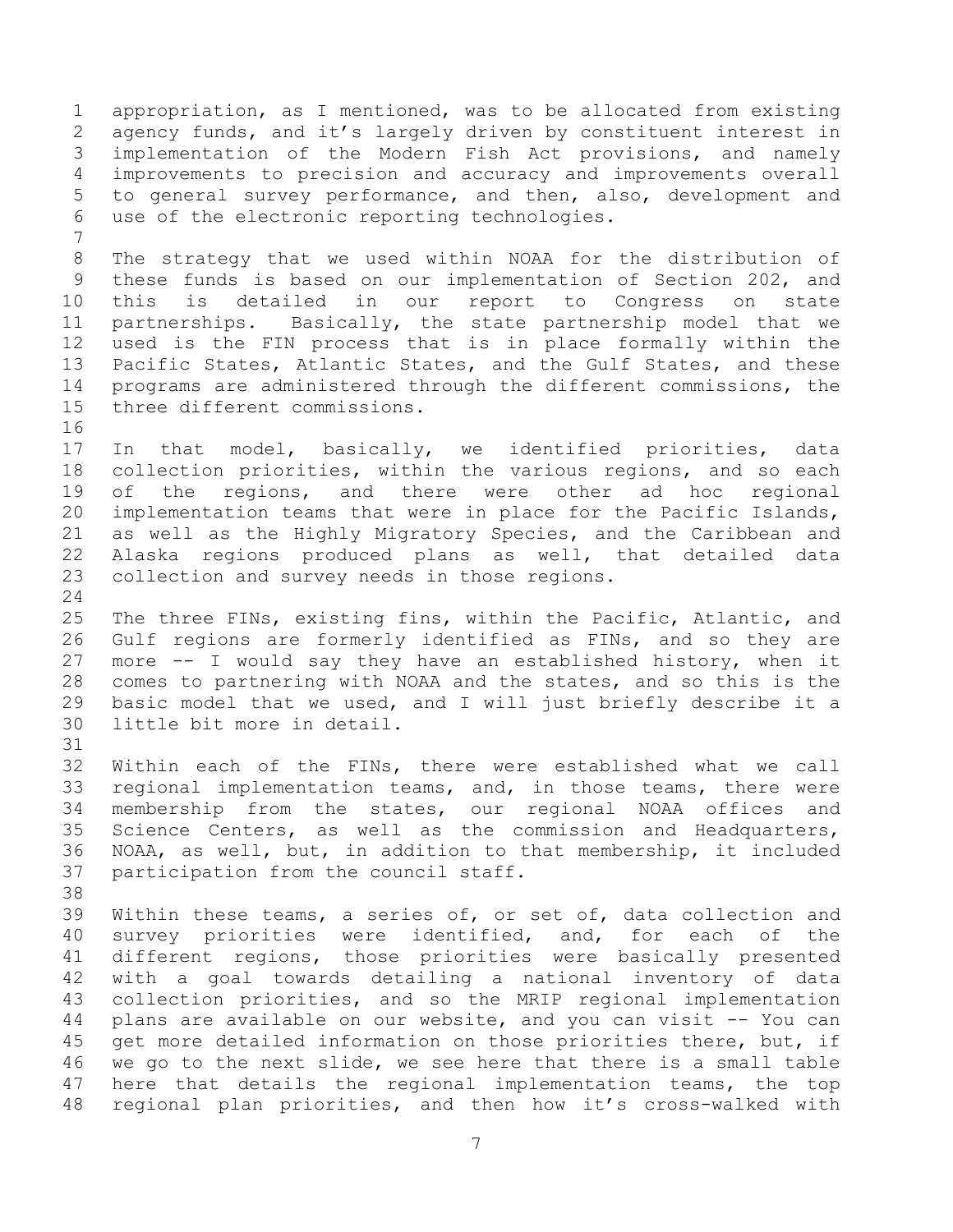the Modern Fish Act investment priorities. As I mentioned, the FINs are formerly established within the Gulf, Pacific, and the Atlantic regions, and so we have ACCSP on the Atlantic Coast, GulfFIN, and then Pacific RecFIN on the Pacific coast. In each of these regional implementation plans that were presented by these entities, the top goals were identified, and, in each case, they pretty much are the same, and so, for instance, with ACCSP, the top priority was identified as producing more precise estimates, and, if we go to GulfFIN, we see that the funding is identified to support base level general survey sampling and provide funding to LA Creel, Snapper Check, and Tails 'n Scales. Supporting base-level general survey sampling, what that means, really, is that, over the years, with increasing costs, there has been a decrease in our ability to meet base level sampling levels, and so the top priority was identified as to return to that level, or get beyond it, or increase it to beyond that amount, and the end goal, of course, is to increase the precision of the estimates that are produced. For the Pacific RecFIN, we see funding is to support base-level general survey sampling as well, and so, in each of the regions, basically, the top priority is to improve sample sizes and to increase the precision of the estimates that are produced, and, if you cross-walk it over here to the column on the right, the Modern Fish Act investment priorities are addressed, and you can see that precision is one of those priorities. There is also, associated with improving precision, an increase in accuracy, possibly, but it's not guaranteed. Last, in 2018, or 2020, we developed a decision process, as I said, based on state partnering, through the FIN entities, and then, also, the development of the MRIP Regional Implementation Planning process to distribute the funds, and the initial amount that was distributed amounted to \$3 million. In each of the cases, for each of the FINs, the three FINs, \$0.9 million went towards improving the precision of the surveys, and so increasing sample sizes. In the case of the Gulf States, an additional \$300,000 was provided to fund electronic reporting development, and so to support electronic reporting initiatives with the state surveys. You can see, from the graph here, or the table, and I have two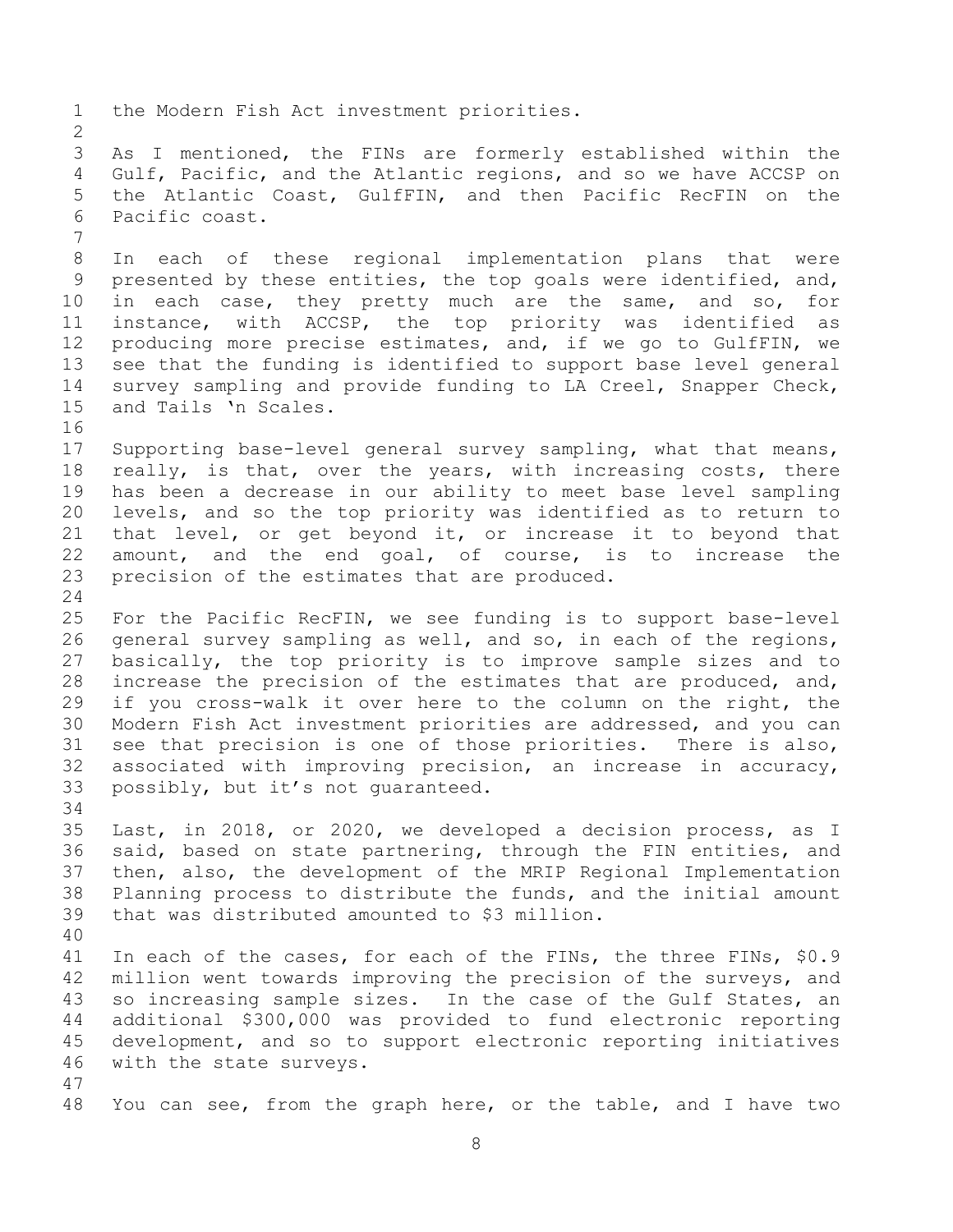years that are presented, FY20 and FY21, and so you see the amounts, the total amounts, that include the additional funding on the bottom for each of the regions that go through the FINs, and there is division to the FINs. In the case of the Pacific States, there is an additional \$1 million that goes through the Northwest Fisheries Science Center, bringing that total up to about \$3.2 million, and so, in each of the cases, that funding has been continued through FY21, and so we are considering the \$3 million that we are getting currently as permanent funding, or at least hopefully permanent funding, that will be used on a continual basis to maintain the sample sizes and to identify or to address the priorities for improving precision and increasing sample sizes. We're working with the ACCSP, and also the Gulf Commission, as well as the Pacific States Commission, the RecFIN Technical Committee, to develop metrics, or indicators, of the performance of the increases in sample size with respect to improving precision. I think I have one more slide, and so, as mentioned, there was an additional \$0.5 million that was appropriated this year, for a total of \$3.5 million. We're not sure whether that's a permanent mandate, or directive, but the initial -- As I said, the initial \$3 million is considered a permanent part of the financial support to the FINs, but it depends on changes, possibly, in congressional appropriations. The additional \$0.5 million will support, at least this year, a study to examine known sampling error with the Fishing Effort Survey, and so this gets at the Modern Fish Act provision for improving accuracy of surveys, and this study will be piloted in Alabama, Florida, and in Maryland, and it is expected to be implemented for at least two waves, and I'm not sure of this right now, but I think, later this year, in those states. Just to summarize, we will continue to distribute the funds based on the MRIP Regional Implementation Plan priorities, and there is a process in place for updating these priorities, based on partner input, and we do solicit input from partners on updating those priorities on a regular basis, at least an annual basis. I think that's the end of the presentation, and, as I said, it's pretty short, just to give you a summary of how the funding is spent. **CHAIRMAN POLAND:** All right. Thank you, Dr. Cody. Are there any questions from workgroup members? Nobody has a question?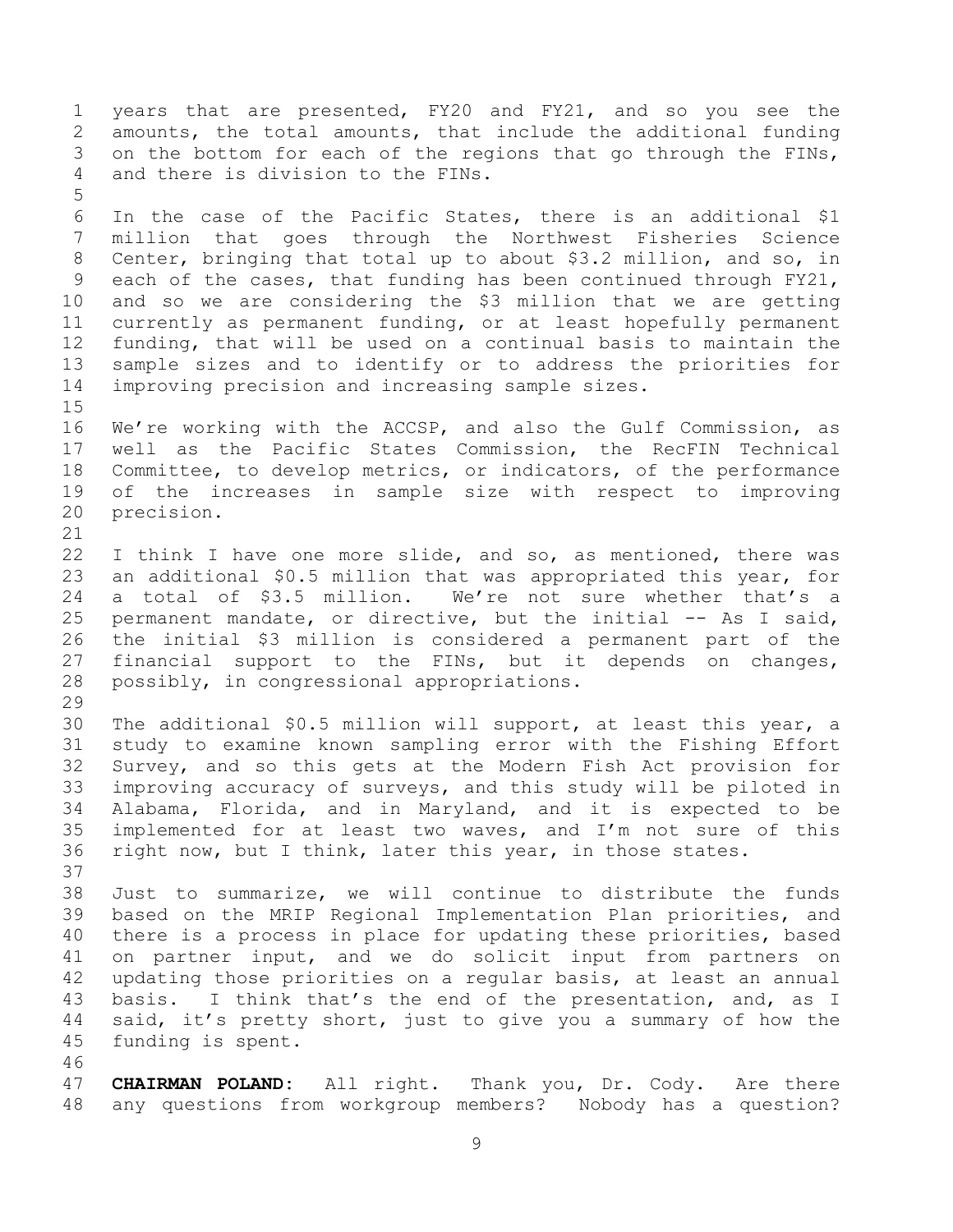Mel Bell, go ahead.

 **MR. BELL:** Thank you, Richard. I appreciate that. I just wanted to make sure that I understood the money, and it says a congressional appropriation, but it was through existing agency funds, and so there were no additional monies given to the 7 agency to pass through for this, and it's just that they were directed to utilize funds within their existing budget to cover the \$3.5, and is that correct?

 **DR. CODY:** That is more or less correct. There was an increase of \$1.5 million in new, unspecified funds that were provided in FY20, but they weren't identified as specifically to address the provisions of the Modern Fish Act.

**MR. BELL:** Okay. Thanks.

**CHAIRMAN POLAND:** All right. Mr. Brewer, go ahead.

 **MR. BREWER:** Thank you, Mr. Chairman. Dr. Cody, I had a question, and you've outlined additional funds that have been provided, but I am curious as to how those funds have been utilized to try to get more specific data, I guess you would say. Thank you.

 **DR. CODY:** That's a very good question, and that's the reason, or the rationale, for trying to establish some criteria that could be used to evaluate the performance of the increase in funding. Obviously, 2020 was an exceptional year, with COVID and its impact on survey performance, but, moving forward, we have met with ACCSP, and also with the Gulf Commission, and the RecFIN Technical Committee of the Pacific RecFIN, to look at ways that we can evaluate the performance of the increases in sample sizes.

 It's not as straightforward as getting an increase in precision for all species across-the-board, based on improving sample sizes. Some species would be impacted more so than others, and some of the regions may prefer to direct, or target, sampling towards specific species, to improve the precision of those estimates, and so what we're doing right now is working with those entities, ACCSP, GulfFIN, and Pacific RecFIN, to come up with indicators of how we would assess the performance of the sample size increases.

 Right now, it's easy enough to measure the amount of sample size increase based on the funding that is allocated, but it doesn't tell us much about the improvements to the precision, and I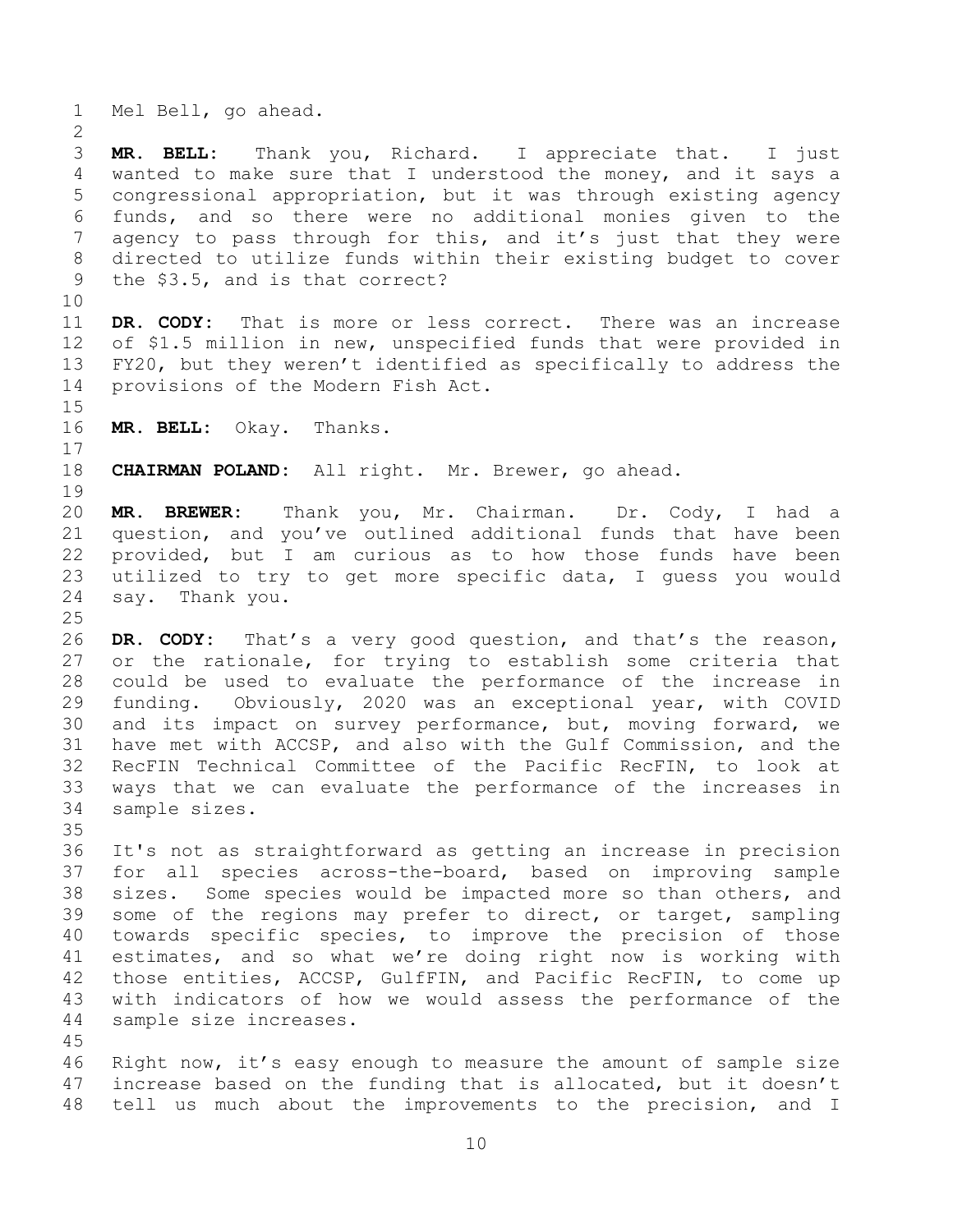think that's going to take a little bit more time. **CHAIRMAN POLAND:** All right. Thank you, Dr. Cody. I guess that money -- I will just use, from my frame of reference here, North Carolina, and I'm more familiar with ACCSP, and so would that money be, I guess, funneled through ACCSP to the states to fund additional APAIS samplers, or is it more just a draft -- **DR. CODY:** Yes, it's directed towards APAIS sampling, in particular, and so, I mean, it will account for an increase in the numbers of assignments that are distributed to the workforce, and possibly increases in the numbers of samplers needed to conduct that sampling. **CHAIRMAN POLAND:** Okay. Evenly across all strata or -- **DR. CODY:** Well, we did leave it up to the discretion of the FINs to decide how they wanted to do this. I mean, obviously, they could distribute the funds proportionally among the states and increase sampling size that way, just proportionally, or it could be targeted towards different species, and so, at this point, I think it's being used as a general increase in sampling, and I think, with our discussions with ACCSP and others, and GulfFIN, we should be able to have some metrics for evaluating that performance. That doesn't mean that it would stay static, in terms of how it would be distributed going forward, and it might be that the regions may prefer to not just allocate sampling proportionally among the states, or maybe to target it towards species within each state, or within the region, and so there are different strategies that can be used, but I think that points to the need for some way to evaluate the performance of the increases in sample size. **CHAIRMAN POLAND:** All right. Thank you, and one last question, unless anyone else on the committee has a question, and so I'm trying to think, as far as the charge of this workgroup, and we'll conclude the meeting with a long discussion on recommendations to our two councils on alternative ways to manage recreational fisheries. We've heard, during the last two workgroup meetings, a lot of information on different surveys out there and different technologies and presentations, the language in the Act and what have you, and so this is more of a question to try to get at what tools we might have available to us, or at least

improvement in tools we might have available to us, when we have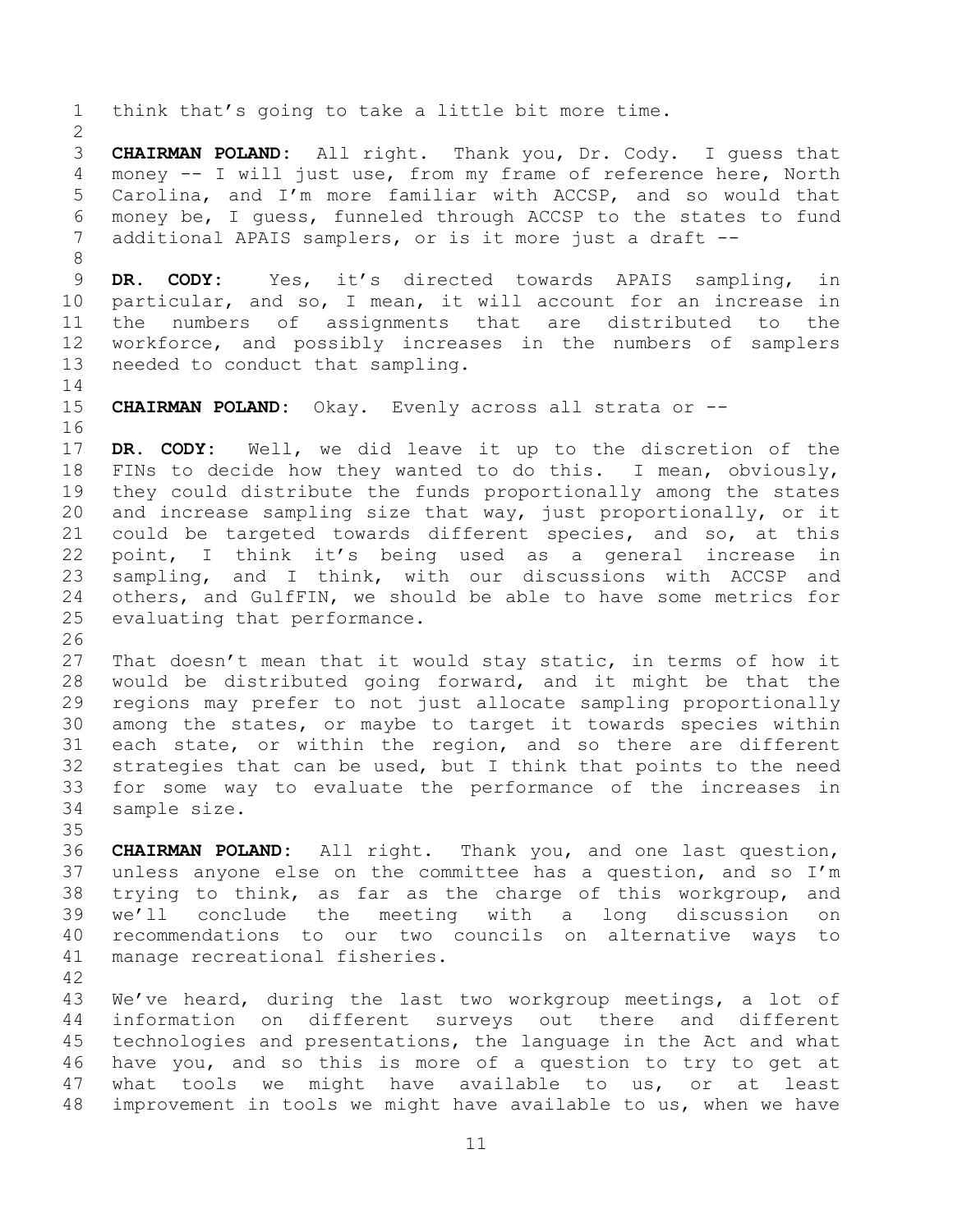those conversations about recommendations, and so was there any discussion, as far as using any of these additional funds, to evaluate maybe looking one-month waves, either throughout the entire year or at least one-month waves through kind of Waves 3 and 4, at least -- Again, up from North Carolina and my perspective, when effort is high, relative to other waves, maybe looking at shorter periods, shorter time of the waves, to at least provide not real time, but more timely catch estimates, and was that any of that discussion had or considered?

 **DR. CODY:** Well, we focused on the regional implementation plans, and, as I mentioned, there is a seat at the table for the council staff, and they are participants on that planning process. In addition to that, we have the states, and we have also the NOAA Regional Science Center and Regional Offices, as well as the commission, and so that process we developed intentionally to identify priorities within the different regions, noting that each region is unique, in some respects, and may not have consistent priorities.

 That process itself, as I said, was used by us to identify the direction of where we would send the funding, and it's not 23 static, and it can be updated, and so what I would offer is that that is a vehicle that's available for getting priorities that maybe North Carolina has, or that there is an interest in addressing, and having those identified in those regional implementation plans.

 I will say, too, that there have been pilot studies that we've done to look at one-month waves, and so there is information available there as well that could be used to inform those priorities, to get them on the list, we'll say.

 **CHAIRMAN POLAND:** Thank you for that response. Are there any other questions for Dr. Cody? I am not seeing any more hands raised. Excuse me. Dr. Simmons, go ahead.

 **DR. SIMMONS:** Thank you, Mr. Chair. Thank you for the presentation, Richard. Just a quick question on Slide 3. Could you talk a little bit more about -- It says provide angler electronic reporting options in Florida, Alabama, and Mississippi, and could you elaborate on that a little bit? 

 **DR. CODY:** Well, we have an initiative to move from paper-based surveys to electronic tablets in the Gulf. It's already in place on the Atlantic coast, and ACCSP is administering the APAIS using electronic tablets on that coast, and so, for all the states over there, with the exception of Florida, the survey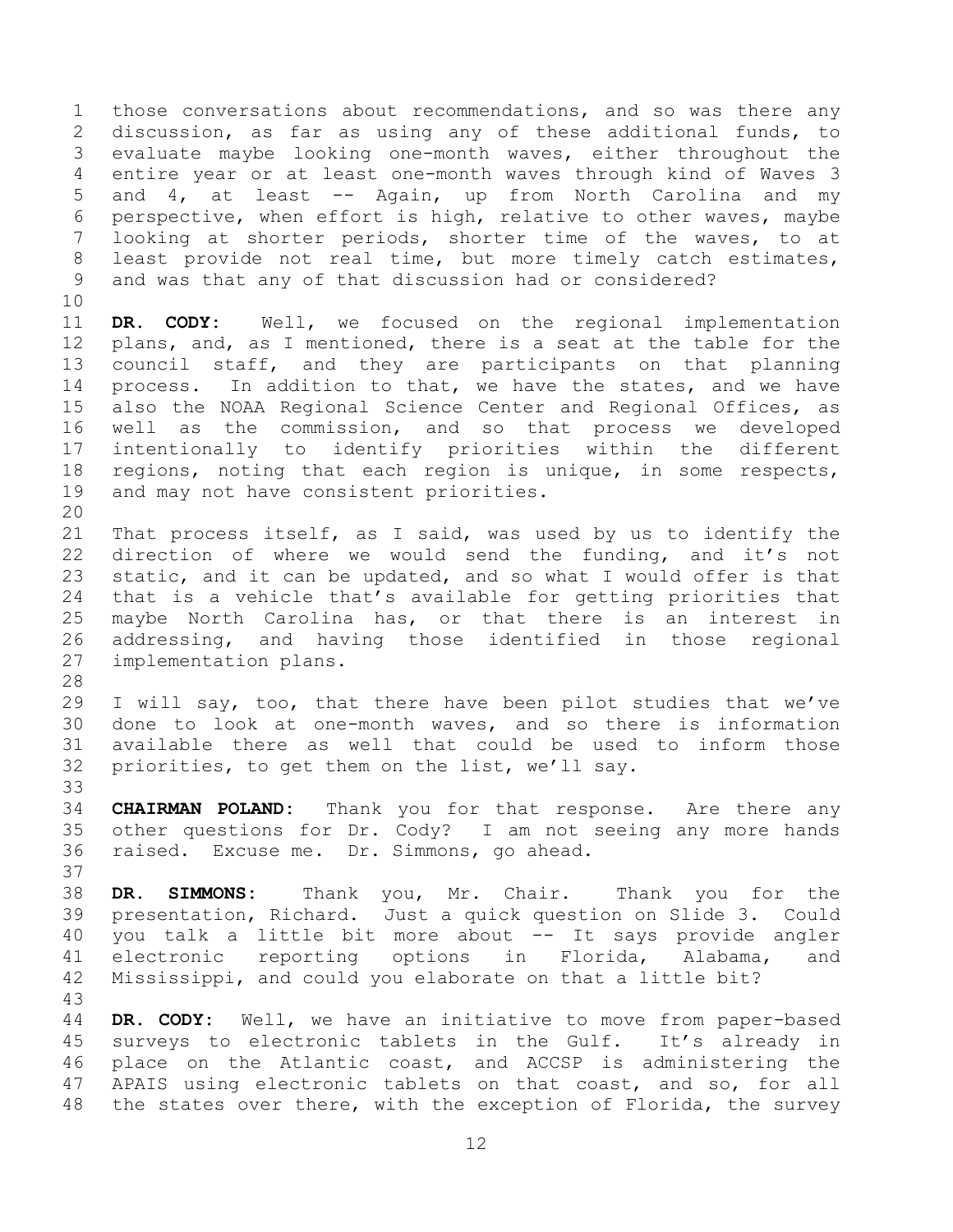<span id="page-12-0"></span> is done using tablets, and so that's part of the electronic data collection there. It's probably better described as data collection, rather than reporting, but, that said, there are funds available to each of the states, through that additional \$300,000, to help fund, or defray the costs, of the electronic reporting options for Alabama and Mississippi and for Florida to consider in the administration of the State Reef Fish Survey, and so I don't know if that answers your question. **DR. SIMMONS:** Yes. Thank you. **CHAIRMAN POLAND:** All right. Any additional questions from the workgroup? All right. Seeing none, thank you for the presentation, Dr. Cody, and the information. We appreciate it. **DR. CODY:** Sure. Thank you. Thanks for the opportunity. **CHAIRMAN POLAND:** All right. Next, we'll receive a presentation from Russ Dunn on flexibility under the Magnuson-Stevens Act for 22 alternative management approaches. Russ, whenever the PowerPoint gets pulled up and you're ready, you can proceed. **DISCUSSION: FLEXIBILITY UNDER THE MAGNUSON-STEVENS ACT FOR ALTERNATIVE MANAGEMENT APPROACHES MR. DUNN:** Okay. Thanks. It looks like we're there, and so we'll jump in. Thanks again, and I'm Russ Dunn, with NOAA Fisheries, and, as Steve said, I'm here to discuss a little bit of management flexibility under the Modern Fish Act and Magnuson. As you all may recall, the purpose of the Modern Fish Act is to expand recreational fishing opportunities and to enhance marine fisheries conservation and management, and it required, more or less, a number of reports and studies looking at this issue from different angles, and it authorized use of various management measures, which is really sort of the primary interest of this subcommittee, or this workgroup, with regard to recreational fisheries or the recreational portion of a mixed-use fishery. It also reaffirmed requirements for ACLs and AMs and rebuilding requirements, and it also directed NOAA to provide guidance on implementation of state recreational registries and data collection programs, best practices, and, as Richard just touched on, it authorized a grant program to support improvements in state collection around various priorities.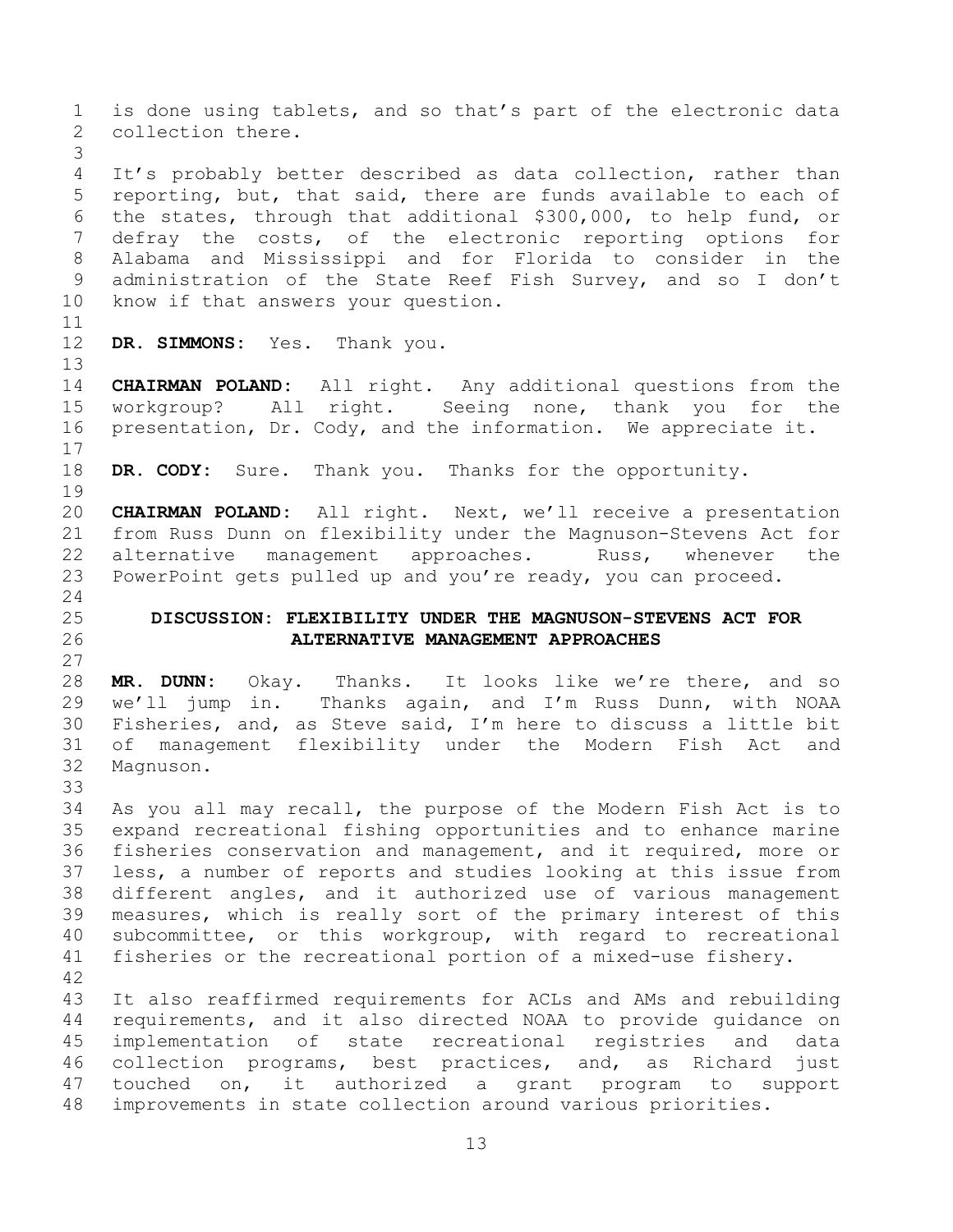While this workgroup is focused on exploring the flexibilities that are offered under the management approaches authorized in Section 102 of the Modern Fish Act, I did want to take a minute, since we are all here, to provide a brief status update on the implementation of the act as a whole, and it's often a question on people's mind of where do things stand, and so I'm going to take just a minute here to run through the status of things. As per the screen, Section 101 required a GAO-led study on allocation in recreational and mixed-use fisheries, and that document was submitted to Congress, by GAO, back in March of 2020. Section 202 did two things, and, first, it authorized the use of various approaches that we'll touch on and you'll see in a minute, and, secondarily, it mandated a DOC-led report on management actions taken pursuant to Modern Fish Act, and that document was submitted to Congress in March of 2020. Section 103 required a National-Academy-of-Sciences-led study on limited access permit programs in parts of the country. NOAA dedicated substantial staff time and expertise to supporting the NAS on this study, and we anticipate that it will be out this summer, maybe in July-ish, is the latest that I am hearing. Section 201 is another Department-of-Commerce-led report on facilitating the incorporation of state and non-government data into the federal management process, and that document was submitted to Congress in December of 2020. Section 202 had a number of sub-components, and the first was a mandate to establish partnerships with states and adopt guidance on the best practices for administering state angler registries and state surveys, and our MRIP program produced a plan for state partnerships that was released in October of 2020, and it built largely on existing partnerships that are out there, and then it followed up, in December of 2020, with the release of MRIP data standards. Another component of Section 202 was the authorization of the state grant programs to improve data collection, which you just head in-depth on from Dr. Cody, and so I won't touch on that. The next component was a biannual report from DOC regarding implementation status of recommendations from the 2017 National Academies review of MRIP, and that is, as I understand it, in the final stages of clearance. Then, finally, Section 202 also required a second National

Academy study on how MRIP's design can be improved to better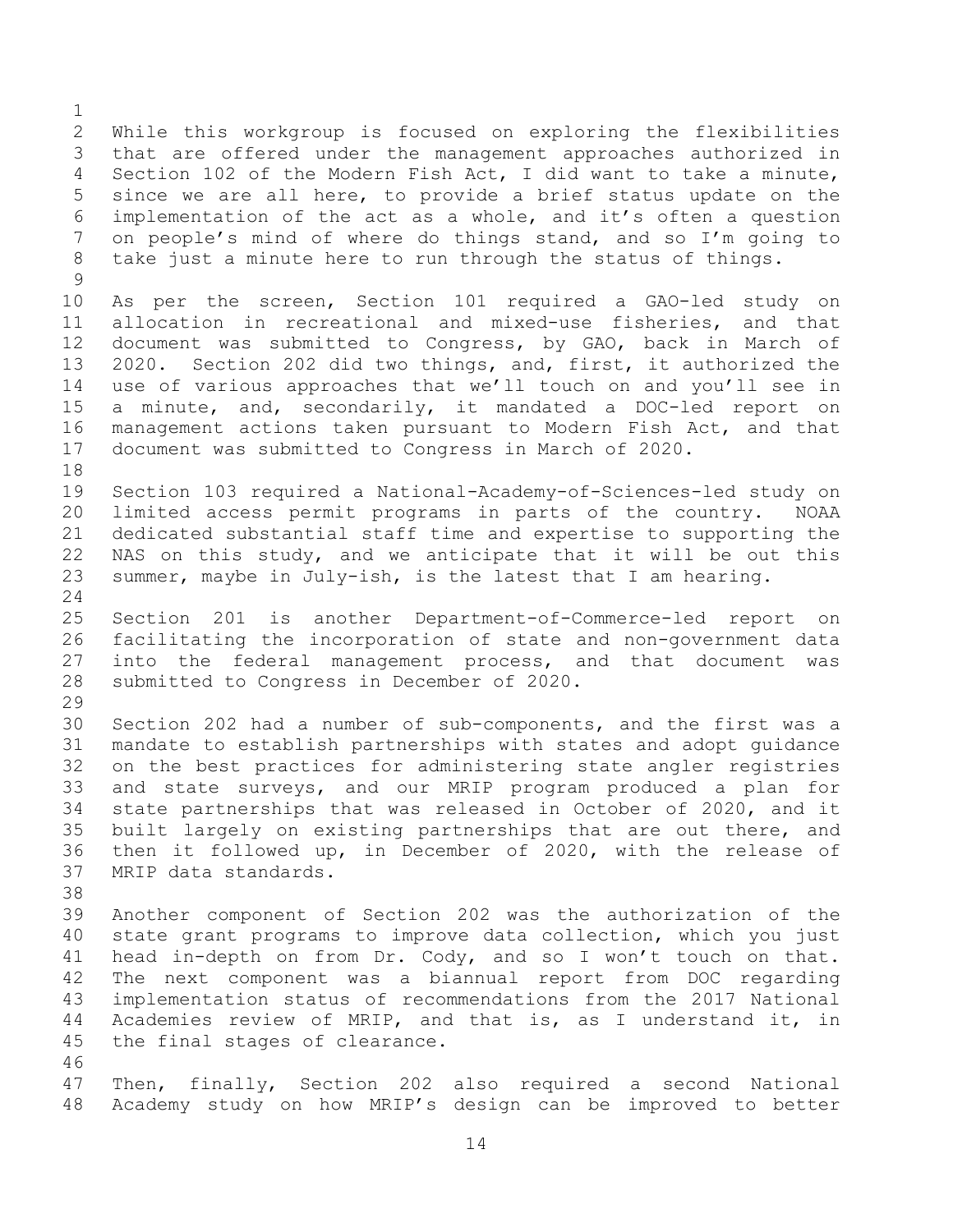meet the needs of in-season management of ACLs and what actions the Secretary and councils and states could take to improve the accuracy and the timeliness of data collection and analysis. That is another study to which NOAA Fisheries, and Richard's office in particular, dedicated really substantial amounts of time and expertise to supporting, and that too is anticipated this summer. Again, I believe it is also anticipated for July. 

 One remaining piece here that isn't on the screen is that, six months after receipt of that last report from the National Academies' study, the Secretary of Commerce must submit to Congress, with recommendations, changes that need to be made to MRIP to make the program better meet the needs of in-season management as well as alternative management approaches that could be applied to recreational fisheries, and so I think we are all really looking forward to seeing the findings of that study.

 With that, I guess we'll turn to sort of the more meat of the discussion here, and so what I want to do is just touch on some of the flexibilities which exist out there already under Magnuson, and these have to do primarily with National Standard 1, and, if you recall, the National Standards are principles that have to be followed, must be followed, in any FMP to ensure sustainable and responsible management of the resource, and, as mandated by the MSA, NOAA Fisheries has developed guidelines for each of the ten National Standards, and, as most of you will recall, the National Standard 1 deals with preventing overfishing and achieving optimum yield on a continuing basis.

 As such, National Standard 1 is really the primary National Standard that you all will be sort of grappling with, in a way, with regard to alternative management approaches. It deals with overfishing, annual catch limits, optimum yield, rebuilding, and so these core aspects of fishery management that are sort of key to efforts to look at flexibility.

 Some of the areas you can see on the screen where flexibility currently exists, and they're primarily developed with the 2016 revisions to the National Standard Guidelines, but conditional accountability measures, which can help mitigate the effects of more rigid AMs, and, essentially, in many cases, allowing paybacks to vary, depending on status of the stock and the degree of overage, should an overage have occurred in a fishery, and so, really, the primary approach has been taken so far, and it allows sort of a mock duration of the impact of ACL impacts, or I'm sorry. Paybacks.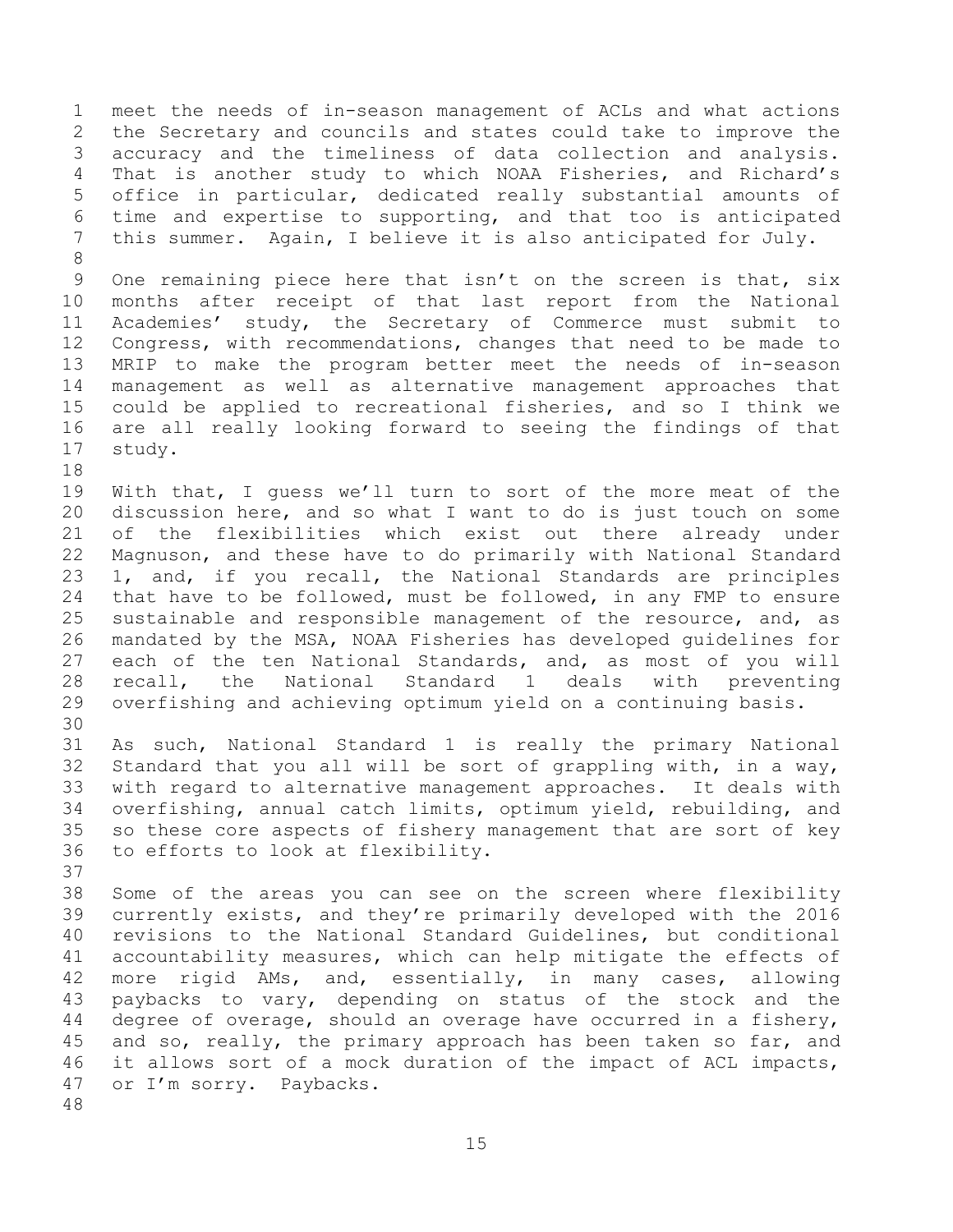Carryover of unused quota is pretty straightforward, and it's allowing unused ACL to be brought forward, and it allows a short-term, temporary increase in the ACL or ABC, and it can't exceed the OFL, but it can be a temporary bump that allows additional flexibility in a fishery that may have underperformed, for some reason, in a given year. Phase-in of catch levels, those were really designed to prevent a sudden reduction in take and mitigate, or minimize, unanticipated or harsh socioeconomic impacts that may be a result of a sudden dramatic decrease in catch levels, and this phase-in can occur over a period of not more than three years. Multiyear overfishing definitions have been allowed, because there may be an instance where a one-time overage does not jeopardize the ability of a stock to achieve MSY in the long term, and so overfishing designation, either because of a year that may be an outlier in the fishery itself, or maybe there is some uncertainty in the data, or an outlier in the data, that pushed the fishery into overfishing, and the multiyear overfishing definition can allow that to be smoothed out and not trigger a rebuilding plan immediately. Rebuilding timeline, I think you all are aware that there is flexibility there. If the minimum time exceeds a ten-year rebuilding, there is three different approaches which can be utilized in order to determine the rebuilding timeframe. Then alternative approaches for management and status determination criteria is out there, and it sounds very applicable to today's discussion, and it is really limited in use to data-poor fisheries. In the Mid-Atlantic, the Mid-Atlantic Council is trying to take action and move towards some alternative approaches, really in a quest for stability, flexibility, and access, or opportunity, that's aligned with stock status, and they are looking at a range of approaches. The first there, the predefined management measures based on indicators of stock health and fishery performance, that is really an effort to identify harvest control rule that's been brought forward by a number of constituents, and it's getting a lot of focus and attention right now, and they are looking at revising the annual timeframe for when they evaluate fishery performance, and that goes towards stability in the fishery and when the final regs are available relative to when the season starts.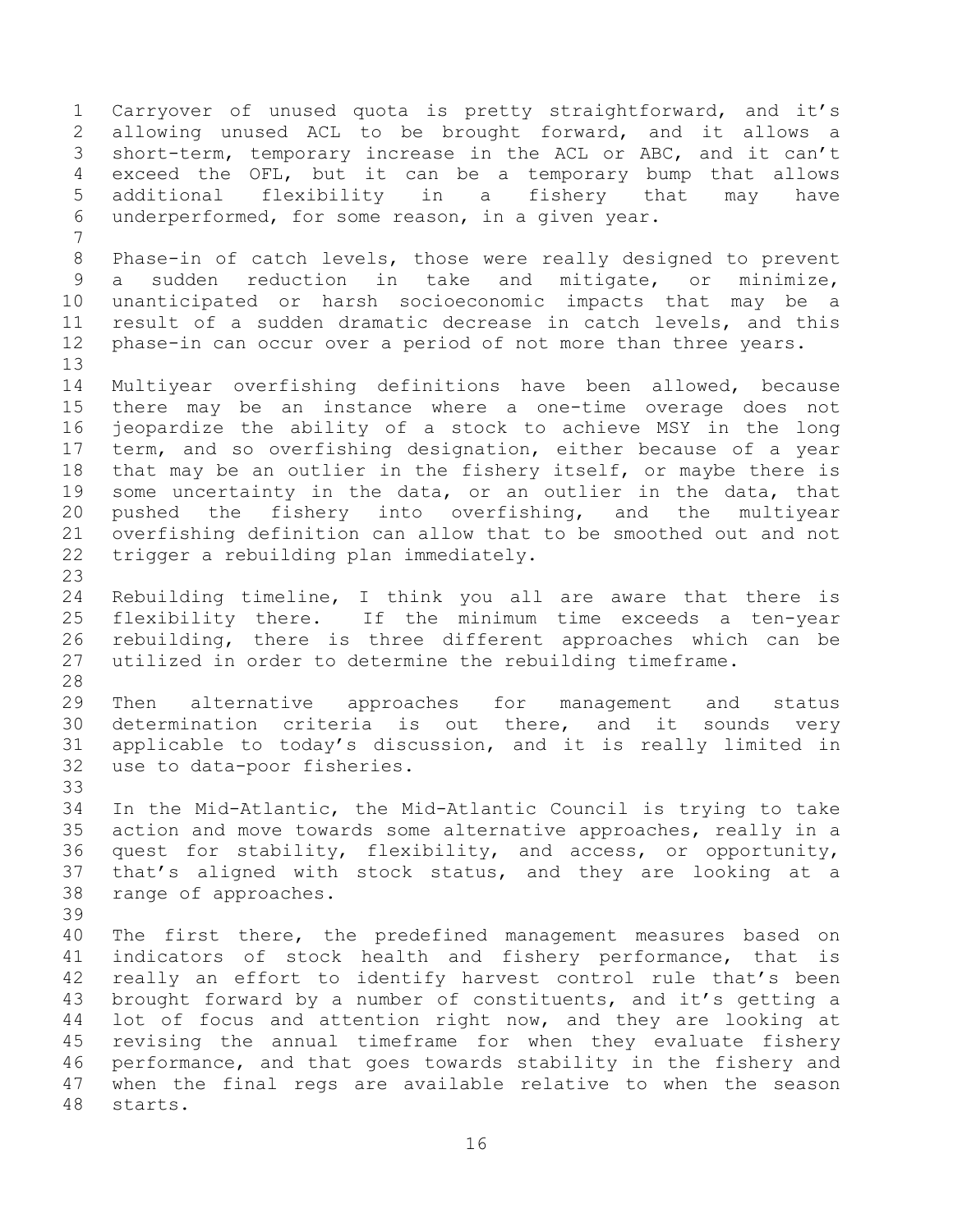They are looking at establishing a multiyear set of specifications to try and alleviate some of the up and down that can occur each year, and so they would set the specifications, and there would be no increase or decreases for two years, even if there was a big underperformance, and the regs would stay the same, to try and provide some stability, and then, also going towards stability, is they're looking at establishing guidelines for maintaining the status quo, and, again, that's to help avoid sort of whipsaw regulatory changes that can come in year to year, and so they're looking at kind of more or less a way to consider both harvest, data, as well as stock status metrics, when deciding if it reaches a threshold that should trigger a change from the status quo. 

 The Pacific Fisheries Management Council has been using harvest control rules for quite some time, and they had nine overfished groundfish stocks which have been rebuilt in the last few years, and they have used a combination of harvest control rules for both rebuilt and rebuilding conditions. For example, they have different levels of ABC, which equates to when a stock is rebuilding is rebuilt, and it's ABC in combination with a P\* of -- Of different P\*s, I believe, of around 0.4, or 0.45, if I recall.

 Those provide different harvest guidelines, whether it's rebuilding or rebuilt, and so it's a very simple control rule, and they use that in combination with depth-based measures, and those have some seasonality, in terms of their structure, and they have been easing, fortunately, since the stocks have recovered, and they combine all of that with a fairly intense in-season management, monitoring, and adjustment process, if necessary. More or less, they have as much continuous monitoring as possible, and they get updates before each council meeting, and then they review that status and determine whether changes can and should be made.

 The Atlantic States Marine Fisheries Commission -- Admittedly, cobia and the commission fall outside of Magnuson now, with the transfer, but they are working on -- Or have an approach in place with three-year coastwide specs, and that's sort of the biggest change from more traditional management, and they have a state-by-state -- An overarching quota and then state-by-state, and the vessel and individual possession limits are in place, minimum sizes, all pretty standard things, but then they evaluate the landings every three years, as a three-year average, to determine if they have met or exceeded the catch limit for that period of time.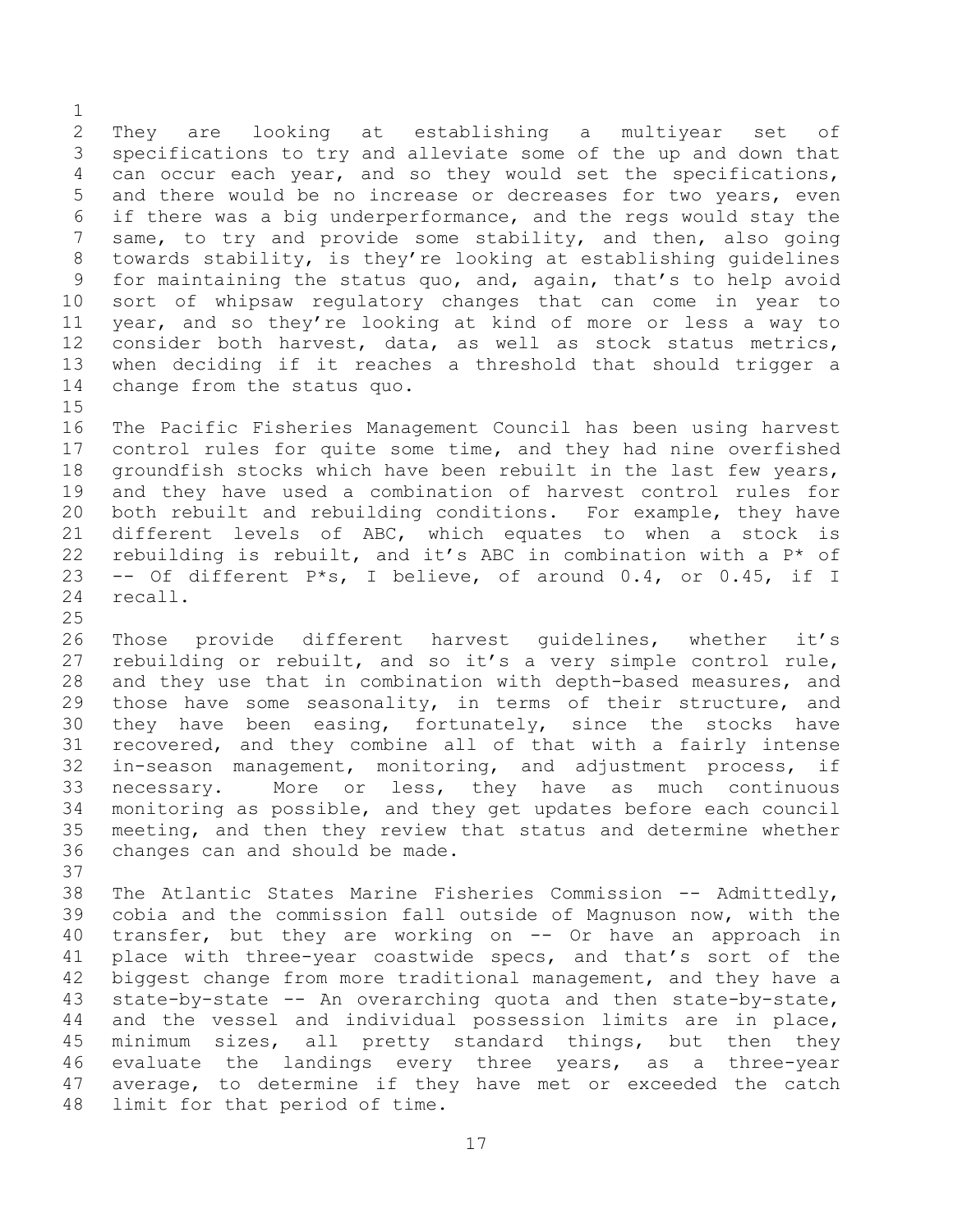Some additional examples are conditional AMs, as we already mentioned that, in terms of trying to moderate the impact of some of the pound-for-pound payback AMs that have been in place, and some sort of out-of-the-box kind of examples of flexibility would include the island-based fishery management plans that have been developed down in the Caribbean, where they have shifted from a sort of stock basis to an island fishery management plan, and that approach really comports well with the authority provided in the Modern Fish Act with regard to traditional or cultural practices of native communities, as they have traditionally had sort of island-based management, and then it had shifted, per Magnuson, to that sort of larger stock-based management, and now it has shifted back. 

 Then, finally, up in Alaska, I think you've all heard reference to the recreational quota entity, which is a market-based solution for allocation, reallocation, of halibut between commercial and for-hire operators, where an independent non- profit is set up as a holder of the quota, and the recreational community, the for-hire community, can purchase from the willing sellers in the commercial sector to then extend, or expand, their fishery as a whole, and it goes into a large pool, and it doesn't go to, in this case, individuals, and it would go towards easing bag limits or extending fishing days.

 The takeaways, there is substantial flexibility out there in different aspects already by National Standard 1 and other areas within Magnuson, and the Modern Fish Act authorizes additional approaches that expand that flexibility, and this is all really from what I think most of us see as being driven by interest in stability and predictability and an interest in opportunity and access, and multiple approaches, as you can see, have either been tried or are in place or are being explored now. With that, I will turn it back over to the chairman.

 **CHAIRMAN POLAND:** Thank you for that presentation, Russ. Are there any questions from the workgroup members? Chester, go ahead.

 **MR. BREWER:** Thank you, Mr. Chair. Russ, there is one thing that I have been having some trouble kind of getting my arms around, and that is the fishing act speaks in terms of managing with like extraction rates and some of these other types of management protocols, and, yet, it seems to me that it is saying that we still have to manage to a hard TAC.

Whether you're changing the accountability measures or not, you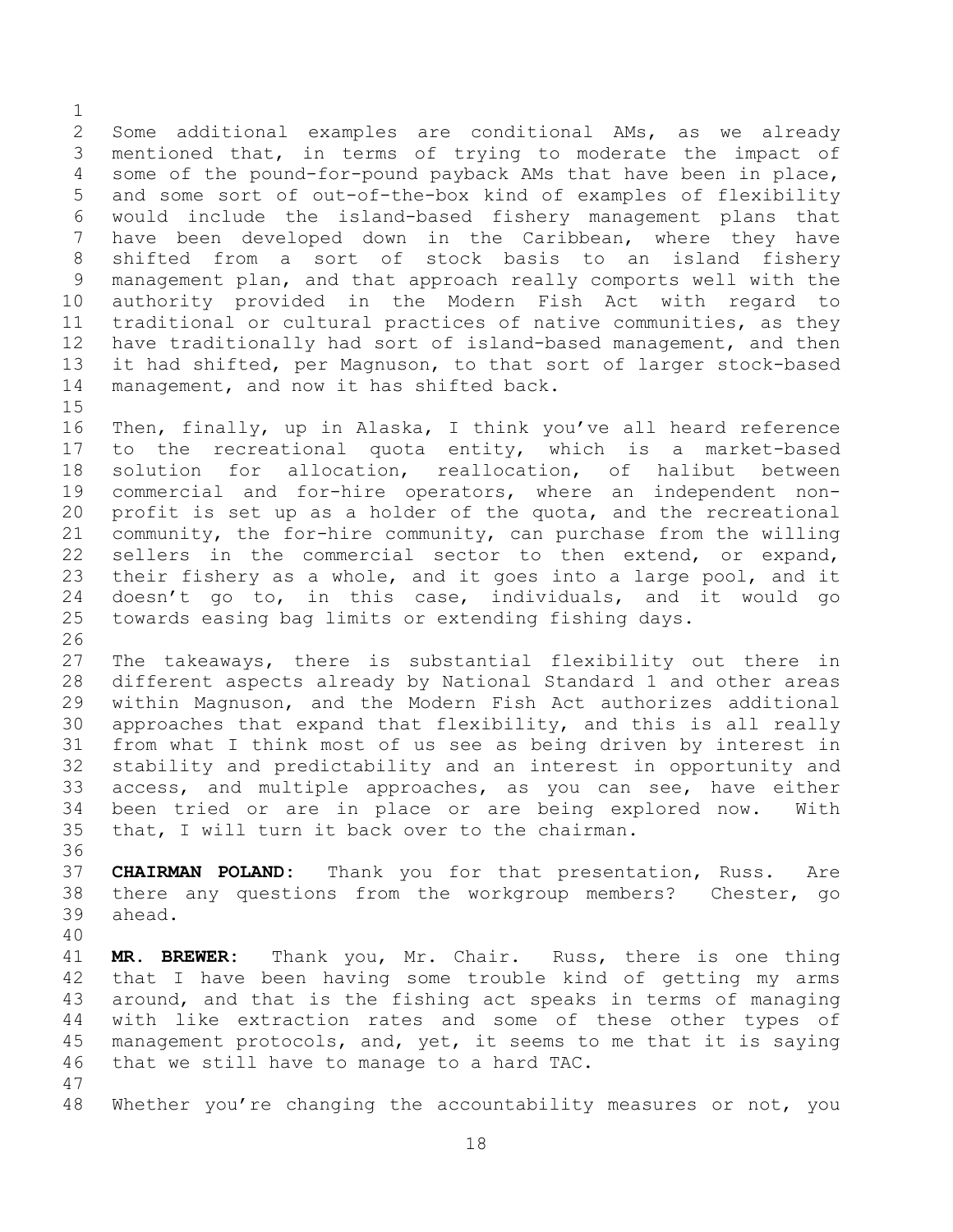are still managing to a hard TAC, and that, to me, presents quite a hurdle, because, in Chester's perfect world, what you would do is you would set a reasonable bag limit, a reasonable season, and monitor that particular fishery, and, here, we're talking about individual species, and you would monitor that and see whether these indices of abundance are going up or going down. 

 If your indices of abundance are going down, then you tighten the thing up, and you don't have any of these in-season closures, which are -- To me, they're disastrous, and so, in any event, I would love to hear your thoughts on how we can move 13 towards that particular goal of managing to -- Essentially, I call it to an extraction rate, or with an extraction rate.

 **MR. DUNN:** Okay, and so you're just going with a sticky one right off the bat. All right. I will say -- I will give you part of an answer that I think you've heard before, but I think with a twist from my perspective, and certainly this will have to -- This will require additional conversation at all sorts of different levels, but, right now -- Well, catch is defined in the National Standard Guidelines as the total quantity of fish that is measured in weight or numbers or fish.

 Then there is other fishery benchmarks that reference catch. The overfishing limit is expressed in terms of numbers or weight of fish, and the ABC, according to the Guidelines, should be expressed in terms of catch, and so, as the Guidelines currently stand, ACLs, which, again, were -- The need, for which was reinforced, or not altered, in the Modern Fish Act, stands, and ACLs currently should be expressed in terms of an amount of fish.

 I do certainly see the quandary that you point out, and I also see that there is a -- Even within the Guidelines, there is a recognition of the need for flexibility to deviate from that standard approach, in some instances, and that instance is actually identified within the National Standards in 50 CFR 600.310(h)(2).

 That points to data-limited stocks, and it essentially says that, for stocks for which data are not available to set reference points, based on MSY or MSY proxies, that there is flexibility, and so what I -- My understanding of that provision is that, in some instances, ACL requirements can still be met, or requirements for ACLs can still be met, by using an alternative approach that expresses ACLs in terms of a rate.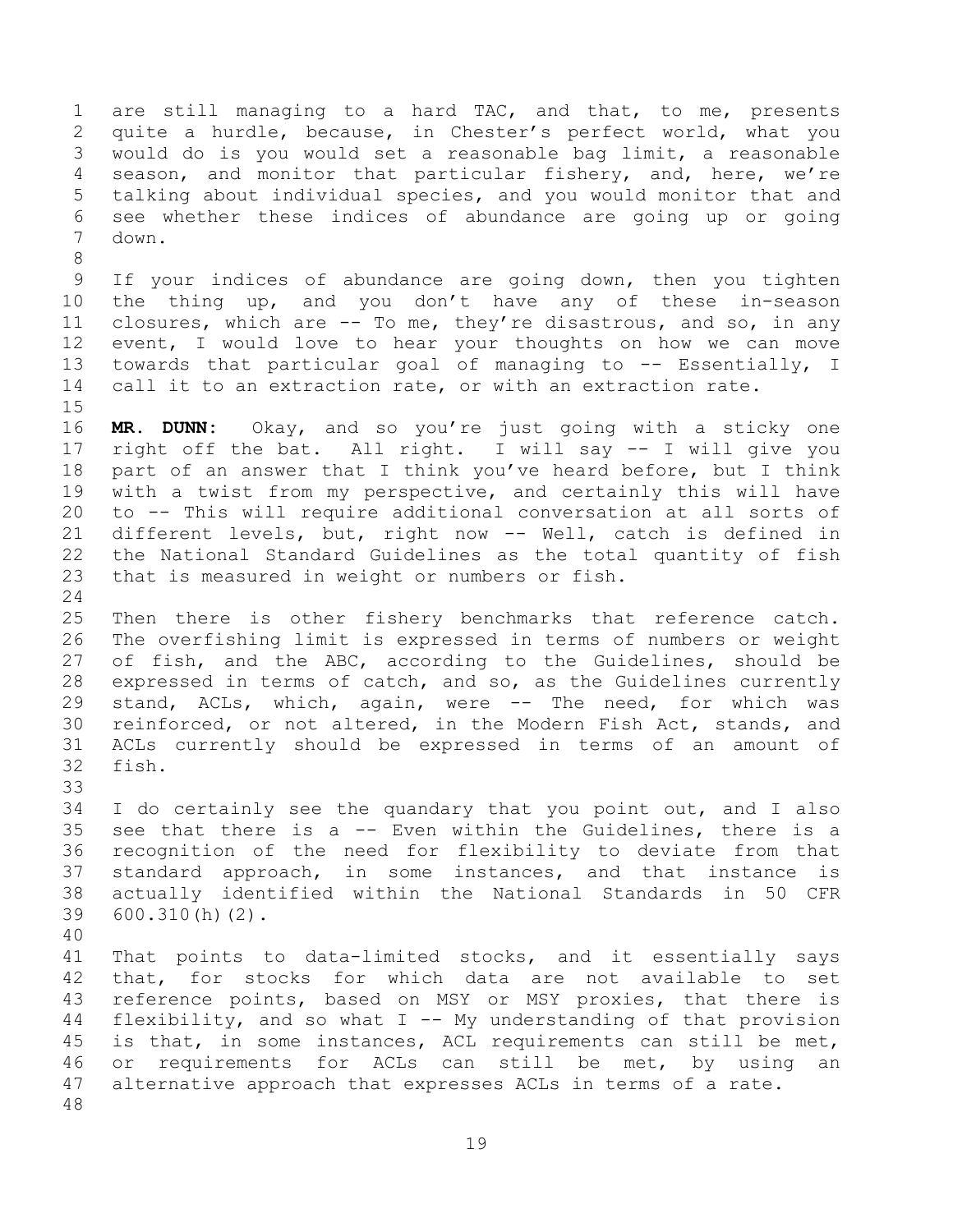Now, that opening, if you will, is, as I mentioned, currently limited to data-poor fisheries. If you look at the Act, I don't see a definition of catch in the Act, and I do see, again, the National Standards, and those are -- Potentially, there is an ability to amend those, as we've seen, where we've modified the National Standard 1 Guidelines a few years ago, and so I will stop there.

 **CHAIRMAN POLAND:** Does that satisfy you, Chester, or did you have a follow-up?

 **MR. BREWER:** It just seems like, to me, that thing needs to be revisited, and a qualifier that's put in there about -- Essentially, I call it managing to a hard TAC, and you can call it managing to an ACL, but nobody wants to overfish, and that's not good for anybody or anything, but, by the same token, we -- I will paraphrase what Dr. Crabtree said one time, and I was really impressed with this, but it's almost perverse the way 19 that we manage some of these fisheries, because, if a -- Let's say that there's a really great recruitment year, and, all of a sudden, in one year, the fishery is doing better than it has for years and years and years, and some people catch a lot of those fish.

 What is our response been in the past? Well, we shut the fishery down, because we caught too many fish, and I would like to get away from that kind of perversion and go to something 28 that says, well, wait a minute, let's take a look and see, and, yes, we caught a lot of fish, but let's take a look at our indices of abundance. If there's still a bunch of fish out there in the water, then we really don't have a problem. 32 Managing to  $-$  I call it a hard TAC, but managing to hard TAC, to me, just exacerbates that problem, and, with that, I will be quiet.

 **MR. DUNN:** I totally understand that, and I don't disagree with those past statements of Roy's at all. I think, in terms of the hard TAC, I guess there are two components to that that I see. One is there is no -- There is no discretion, in terms of establishing a hard ACL, right, and that is in the law and has not been changed through the Modern Fish Act, and so we are required to do that.

 The question is how is that ACL structured, and, traditionally, as I think you mean when you say a hard TAC, it is drawn directly to pounds or numbers of fish, and the question is, is 47 there a way to alter that approach to something else, and, you know, one approach that I think can be establishing a harvest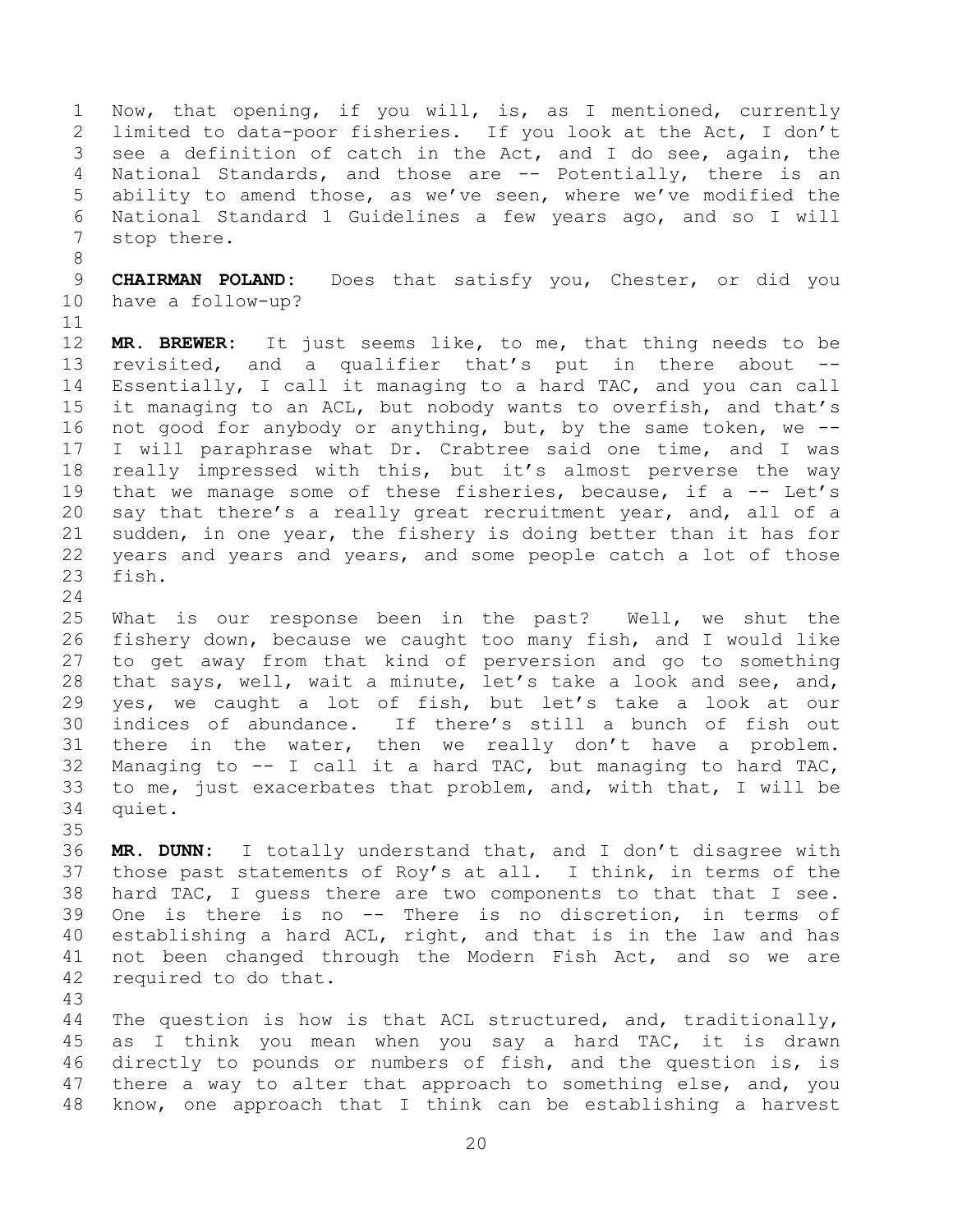control rule, which is more or less a set of pre-agreed-to guidelines, or actions, that determine how much fishing can take place, based on indicators of stock status.

 If you can think through how to write an algorithm that adjusts fishing opportunity relative to stock status, but still draws a line when an ACL can be triggered, or it still draws an ACL, which the law requires, I think that is one potential approach.

 **CHAIRMAN POLAND:** All right. Thank you, Russ, and thank you, Chester, for those questions and follow-up. I think there was a few nuggets in there that we can hold onto and we can discuss further, towards the end of the meeting, when we start to develop our recommendations. All right. Next, we'll go to Dr. Frazer. Go ahead.

 **DR. FRAZER:** Thanks, Mr. Chair, and thanks, Russ, for the presentation. I am struggling with this idea of stability, 19 right, and I appreciate the need for stability, from an economics perspective, but how does that fit into any definition of optimum yield? I mean, they're both fairly subjective, but I don't understand what the agency, or folks on this call, might be thinking with regard to how do you quantify the value of stability? I will leave it at that.

 **MR. DUNN:** That is a very good and difficult question. You know, I don't have an answer, offhand. That is a challenging question. I mean, stability -- I think there are different effects of stability on different sectors of the fishery. Certainly, it is more important, in many aspects, to the for- hire component of the rec fishery, in terms of business planning, than it is for the private angler, who may not suffer financial losses, directly, but may suffer substantial frustration, to the point where it could drive them to give up participation, if there is too much instability from season to season or in a given season, but, how do they comport, I would need to think about it a little more.

 **DR. FRAZER:** I just think it's an important thing. I mean, we've all struggled with the word "optimum" for a long time, and optimum, obviously, kind of depends on your perspective, but, at some point, I think that we're going to have to really wrap our arms around what that means and be able to put some metrics on it, in order to move forward in way that people can at least 45 understand and any decisions can be defended, and so it's tricky, and I get it. Thanks though.

**CHAIRMAN POLAND:** All right. Next, I've got John Carmichael.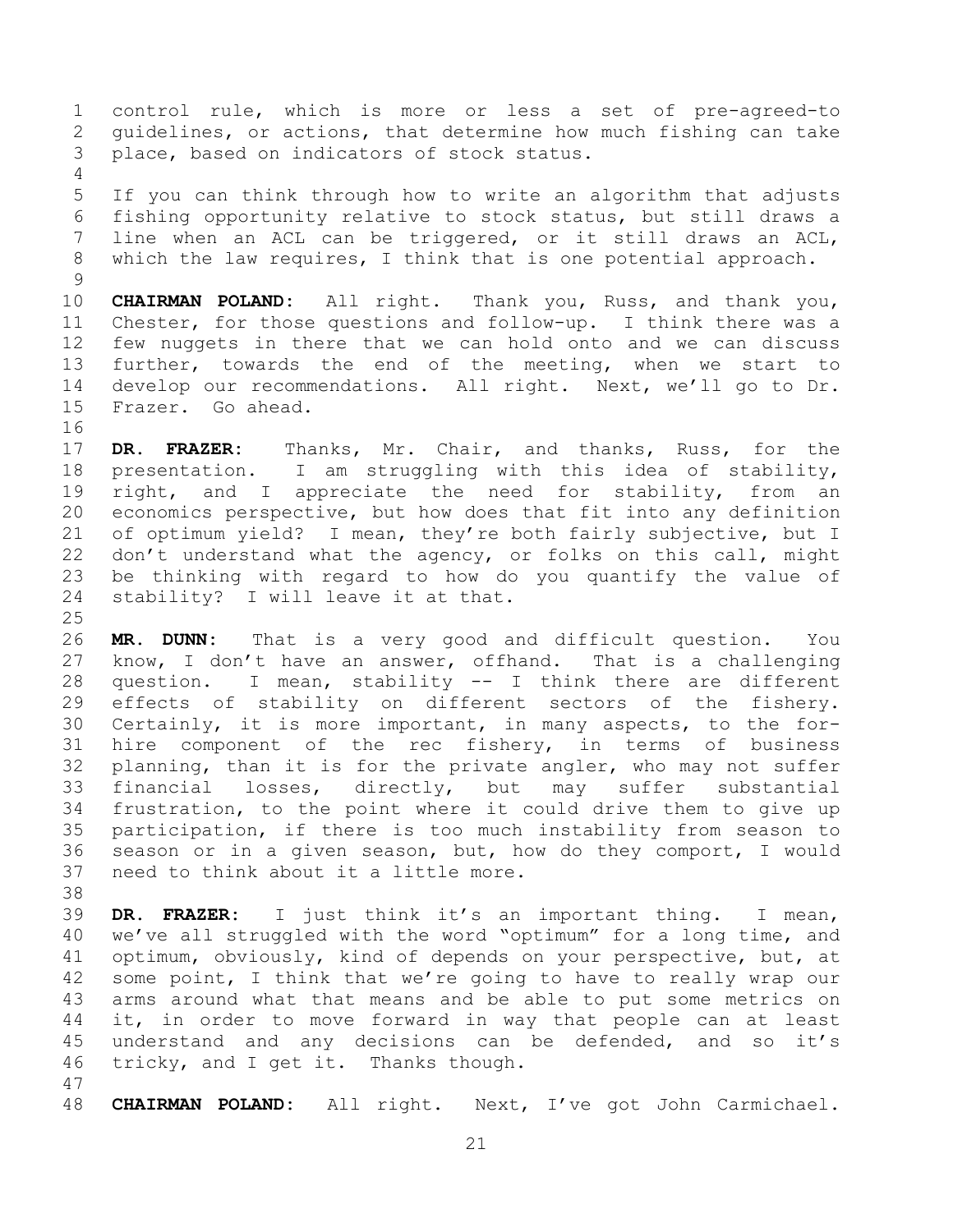Go ahead.

 **MR. CARMICHAEL:** Thank you, Steve, and thank you, Russ, for the presentation. It's tough to describe flexibility. By nature of the beast, it's hard to give a strict definition and answer for how you go about applying this flexibility, and I think that shows in the efforts and in the Act, because, really, the Act doesn't bring in a whole lot of new ideas that aren't already somewhat described within the National Standards.

 It provides clarification, in a lot of places, and it reiterates some things, and it puts some new ideas on the table, but it's still based on the principles, and, to me, the most important thing is that there is nothing in the National Standards that says an ACL has to be a hard limit. It doesn't have to be a TAC, and it's actions that we as councils have taken, in some cases, that have made them function, like a hard in-season TAC. 

 We need to have an ACL, and the Act recognizes that, and we recognize that, and we need to have an AM that is simply a response when you exceed the ACL, but it pretty well ends there, and there is a lot of flexibility inherent in the language. Even the in-season AMs, the standard doesn't say you must have it, and it says you should have in-season AMs whenever possible, and it doesn't specify that in-season AMs are just a closure, an in-season closure. It gives a whole list of things, and so it pretty much comes up with anything you could think of to manage a fishery that could be applied as an AM.

 I think the challenge is, for us as councils, coming up with ways that we can apply these things and say, yes, as the council, in our judgment, this is the appropriate accountability measure to respond if this fishery exceeds its ACL, and recognize, in some cases, it is probably going to be in a gray area for the Magnuson Act, and it's going to be different than what we've done before, and it's not going to be as straightforward, giving the Regional Administrator authority to close the fishery if it goes over, and that may cause some frustration on behalf of NMFS, and we'll hear about workloads, and we'll hear about I don't know, and the lawyers might not be comfortable with it, but I think the council needs to just push through and look at the language itself that is in this act and reflect on what the National Standards say, and I feel like we have a lot of flexibility to deal with some of these issues. We're just going to have to figure out how to craft them that meet our particular fishery needs.

**MR. DUNN:** I didn't hear a question in there, and I agree with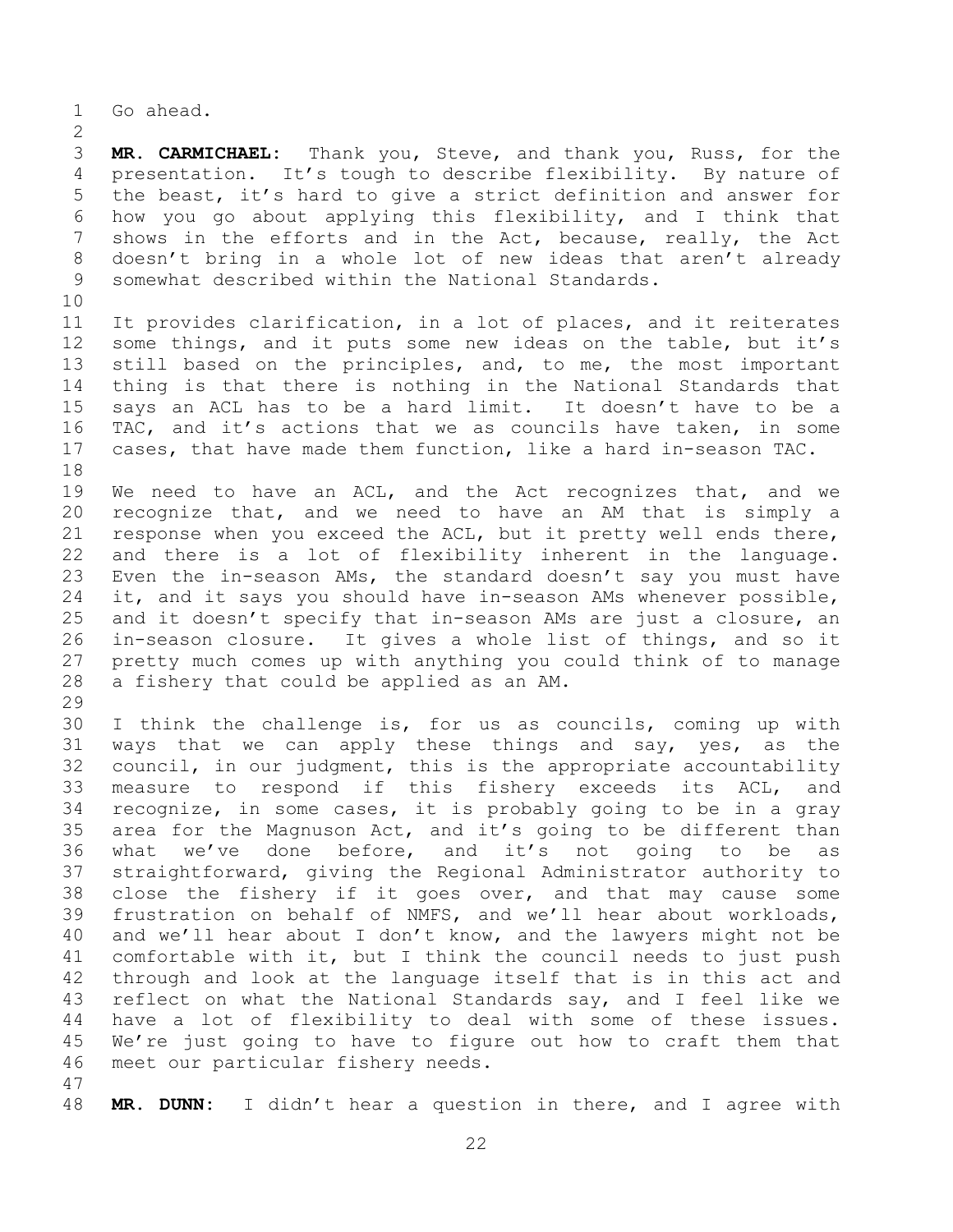the sentiments that you just expressed.

 **CHAIRMAN POLAND:** All right. Thanks for the statement, John. We appreciate it. Spud, go ahead.

 **MR. WOODWARD:** Thank you, Steve, and thanks, Russ. You piqued my interest when you talked about data-poor species, and I'm curious as to who ultimately makes the decision about whether a species is data poor. Is that the bailiwick of our SSC, or is that information that comes out of the service, or is it the absence of a quantitative stock status determination, or is it catch estimates with high PSEs that are imprecise? I would just like a little more input on that, if you can provide that. 

 **MR. DUNN:** That's a great question, and I can't answer it. I have a list of data-poor species, but I don't know how that is designated, and so let me ask -- I don't know who may or may not be on from fisheries, or one of the councils who may know the answer to that, but I will look into the answer and get you're 20 the answer. Unfortunately, that won't happen today, unless maybe Richard or somebody else on the line knows the answer to that, but, like I said, I have a list of them, but I don't know how that list is determined, who is the official decider of that issue.

 **CHAIRMAN POLAND:** Thanks for the question, Spud. I certainly don't have an answer, but I guess I can say that I have always considered a data-poor stock to be a stock that we did not have a stock assessment for, but I don't know if there is any clear direction on that or any guidelines on that.

 **MR. RINDONE:** Mr. Chair, in the Gulf, we consider data-poor species being those that we can't conduct an age or length-based stock assessment for, because something else has to be done, like the lane snapper that we have used. from the NMFS Data-Poor Toolkit, the iTarget model to assess that species.

 With SEDAR 49 in the Gulf, we looked at eight different species, including lane snapper, red drum, wenchman, and several others, and it was determined that the only one out of those eight species that we were able to do something functionally with was lane snapper, and that was using that data-poor model, and so the rest of the species that have yet to be assessed are also considered to be data-poor, essentially for a lack of a different designation.

 **CHAIRMAN POLAND:** All right. Thank you for that, Ryan. Does that address your question, Spud?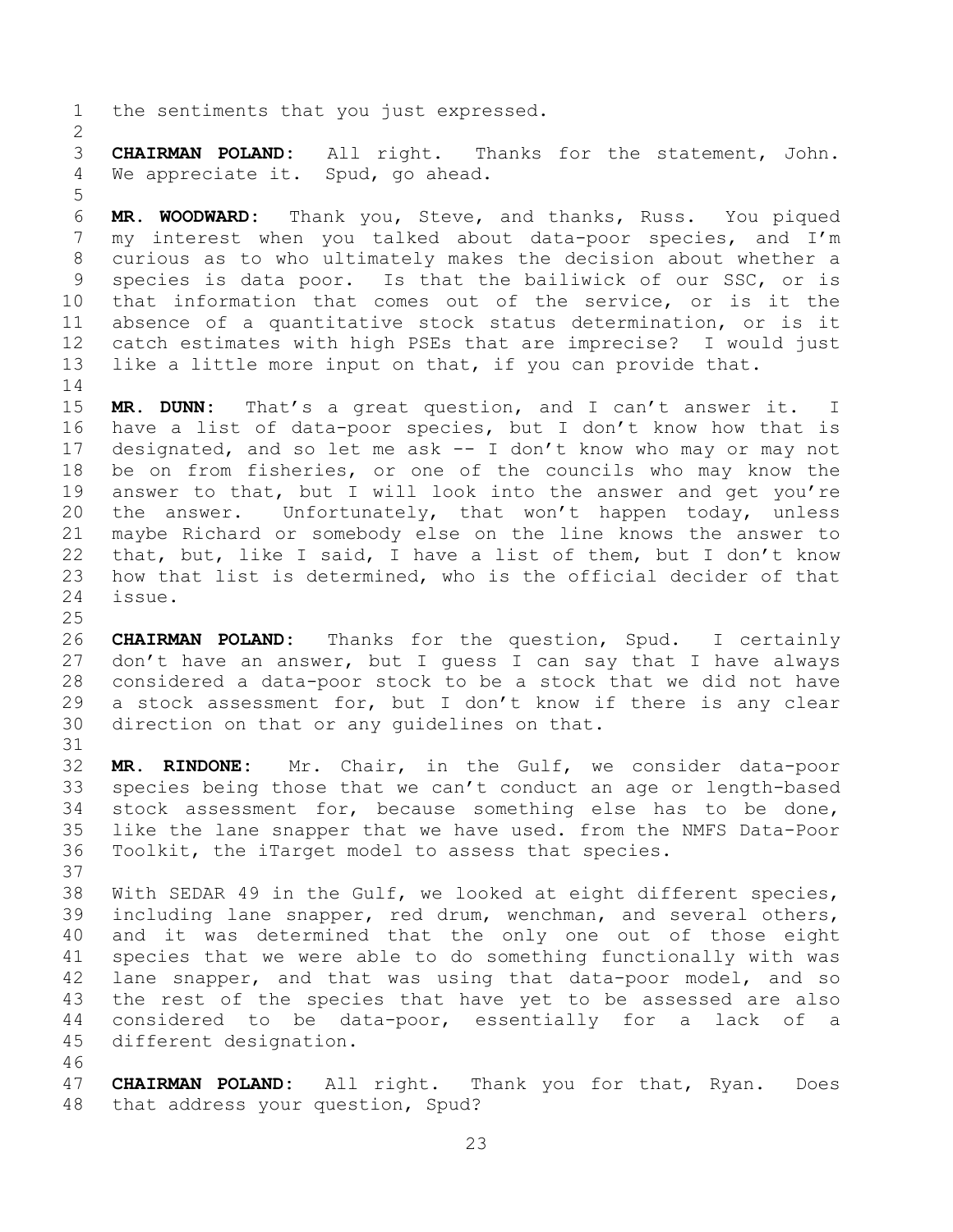**MR. WOODWARD:** Yes, and that's helpful but, again, I think I'm just trying to get my head around what that really means in the context of what we're talking about, and so it seems that we have stocks and species for which we probably would consider them data-poor, but, yet, we have still set ACLs, based on catch histories and that sort of thing, and is this an opportunity to revisit some of that and maybe rethink whether or not we should have set ACLs based on quantity, either weight or numbers, and, anyway, that may be for more discussion, but that's helpful, and, Russ, I certainly didn't want to put you on the spot, but I appreciate it.

 **MR. DUNN:** No problem, Spud, and I appreciate it, and I apologize for not having the answer. It's one of those things that here is the list, and I didn't think to ask how do we generate this list.

 **CHAIRMAN POLAND:** Thanks, Spud and Russ. Spud, you said that's something we can certainly discuss as we move into the next item on the agenda, and it certainly seems pretty clear, to me, that these data-limited species -- That we have quite a bit of flexibility already, and so maybe that's something we can consider, at least from our perspective in our council, for a lot of those snapper grouper species we have that are unassessed. Maybe that's where we can really look at multiyear catch, or landing, evaluations and that kind of stuff. All right. John, I see you have your hand up. Go ahead.

 **DR. FROESCHKE:** This is just a quick follow-up, and the -- I forget the name of it here, but the NS 1 Technical Guidance Sub- Group tech memo is being finalized, and it has an interpretation of data-limited stocks in here that is perhaps even more limited than what's being discussed, and, essentially, their tiers are, if it has available removal records for absolute abundance, and removal is monitored, essentially, it should be pounds or numerical-based catch limits, which was, I guess, a little bit surprising to me, that it was that strict of an interpretation. 

 **CHAIRMAN POLAND:** Wow. Thanks for that. Is that -- I am trying to remember from the CCC meeting a few weeks ago, and John or Carrie or Mel or somebody can jump in, but was that the tech memo that we discussed briefly and then requested that the comment period be extended to allow the councils and the SSCs some additional time to weigh-in on that, or am I thinking of another tech memo?

**DR. FROESCHKE:** No, that's the one.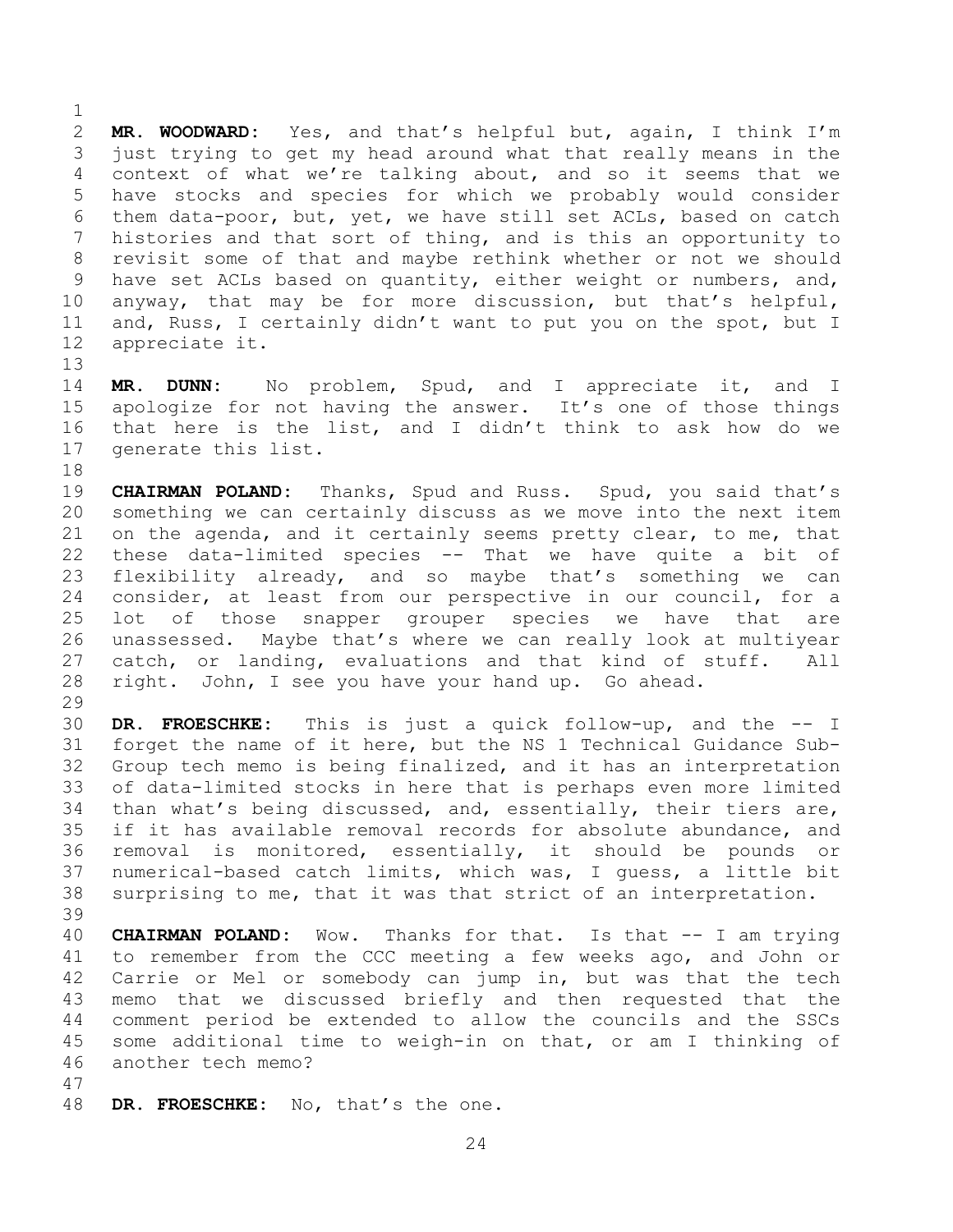<span id="page-24-0"></span> **CHAIRMAN POLAND:** Okay. Thank you. **DR. FROESCHKE:** If you're looking at the document, look at Figure 1 in that. **CHAIRMAN POLAND:** All right. Thanks for that, John. **MR. CARMICHAEL:** Steve, they extended that until October 1. Kelly said they wanted to get comments to discuss at the next CCC meeting, but they would take comments after that as well, given the council and SSC schedules. **CHAIRMAN POLAND:** Okay. All right. Any additional questions for Russ on the presentation? I am not seeing any hands. Thank you for the information, Russ. **MR. DUNN:** Thanks. I appreciate it. **DISCUSSION: RECOMMENDATIONS TO THE COUNCILS ON ALTERNATIVE RECREATIONAL MANAGEMENT APPROACHES CHAIRMAN POLAND:** All right. Next, we will move into Agenda Item VI, our discussion on recommendations to the councils on alternative recreational management approaches. Ryan, I know you had mentioned that you were going to bring up a few ideas for us to bat around. **MR. RINDONE:** Yes, and I'm going to capture this discussion that we're fixing to have in the summary for you guys to review, and so, if you feel like I miss something along the way, let's definitely take some more swings at it. We have talked about a lot of different things and different ideas that we might be able to use for the councils to try and look at things, just through a little bit different lens, and some things that I had mentioned to you guys in the past are things like looking at accountability measures in a little bit of a different way, and an example might be that, if -- I will pick on vermilion snapper in the Gulf. If the limit for vermilion snapper is ten fish per person, and the ACL isn't being met, then, if that happens for two years, then perhaps the limit is automatically increased to twelve fish per person, or fifteen fish per person, to increase access for those people that want to keep those fish, and the inverse of that would be that let's say, in the Gulf, for red grouper, we think that we might be faced with some seasonal closures, or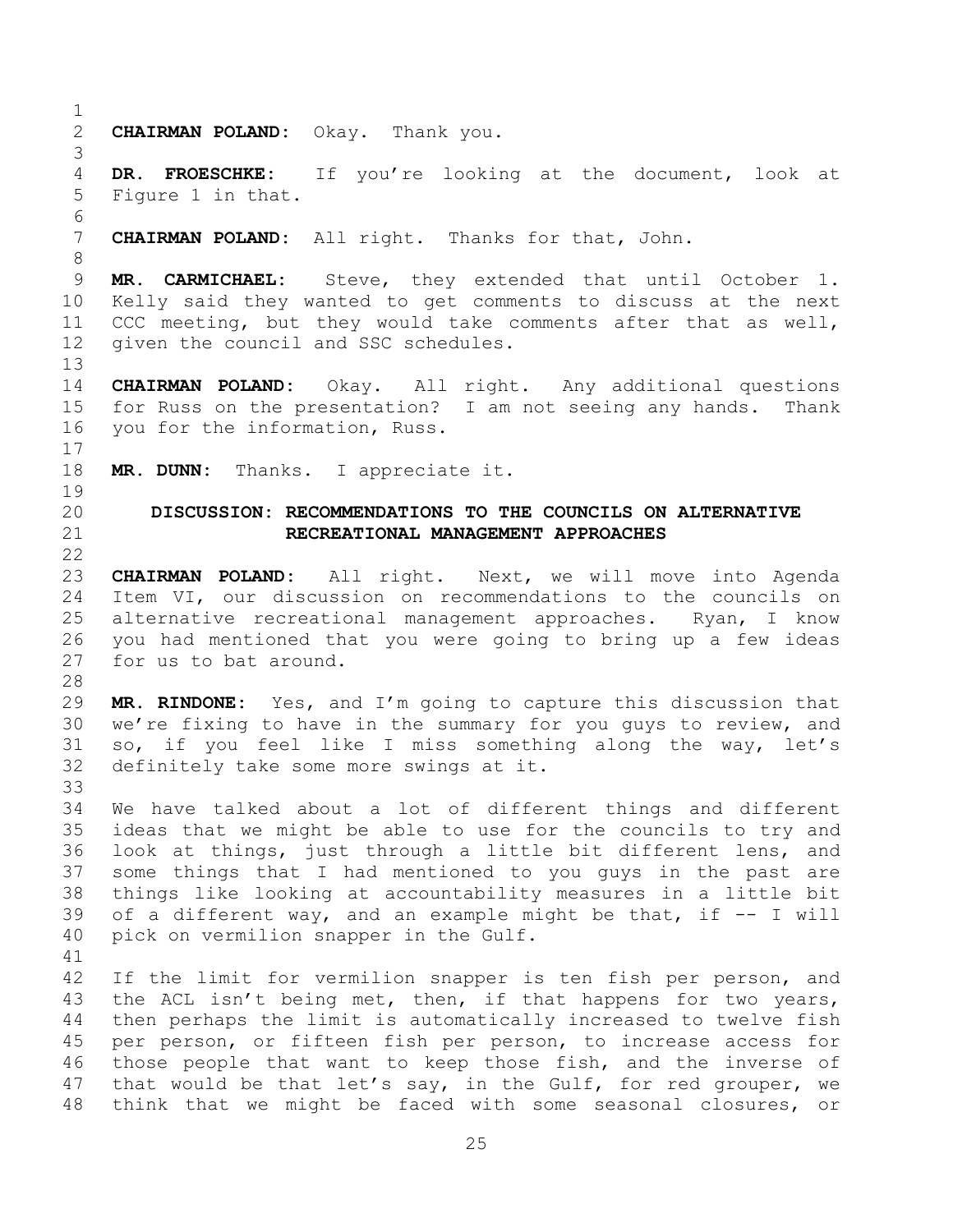some quota closures, that would end the fishing season early for red grouper in the future, and, if we wanted to find a way to try to avoid those, to keep access and to keep the fishery open, then maybe we might think about something like we do for some of the trip limit step-downs for the commercial fisheries. We do a step-down for the recreational fishery, either at some point in time or when we think that some portion of the quota is going to be met, and so, for instance, once it's identified that 50 percent of the recreational ACL has been landed, then the limit, at that point in time, drops to one fish per person from two, and so you can still go out and catch them, but it will slow the pace of harvest down, and maybe that helps keep the season open longer, and so people can at least still go out and fish for and keep that species, or it can be done just based on a fixed date. Since we know that our recreational landings data can be a bit uncertain, and we know that the pace of those landings can vary based on bad weather days or other economic influences, maybe we just say, on September 1, and, again, just picking an arbitrary date that the recreational limit goes from two to one. Then you guys kind of see how that works, and maybe you want to move that date at some point in the future, and you just make those changes through a framework procedure, and, as new stock assessment information comes in and the status of the stock changes, you go back to that, and these are all kind of like piecemeal bits and pieces of what might be included in a harvest control rule, but, since we don't currently have those developed for every species, this might be an approach that can be used for certain species to be a little bit more adaptive and proactive about what we think might happen in the future. If the status quo remains the same, and it doesn't trigger a change, based on whatever is being proposed, like the things that I talked about, then the status quo would remain. Those are just some ideas for you guys to think about. Another one that we had talked about in the past though is also, when we talk about phase-in, phase-in specifically addresses when the catch limit is recommended to be decreased following an assessment, and that decrease can be phased-in over a three-year period. Likewise, there may be reasons why the councils would want to do the inverse of that and phase-in an increase over a three-year period. When we get some of our assessments back, and it shows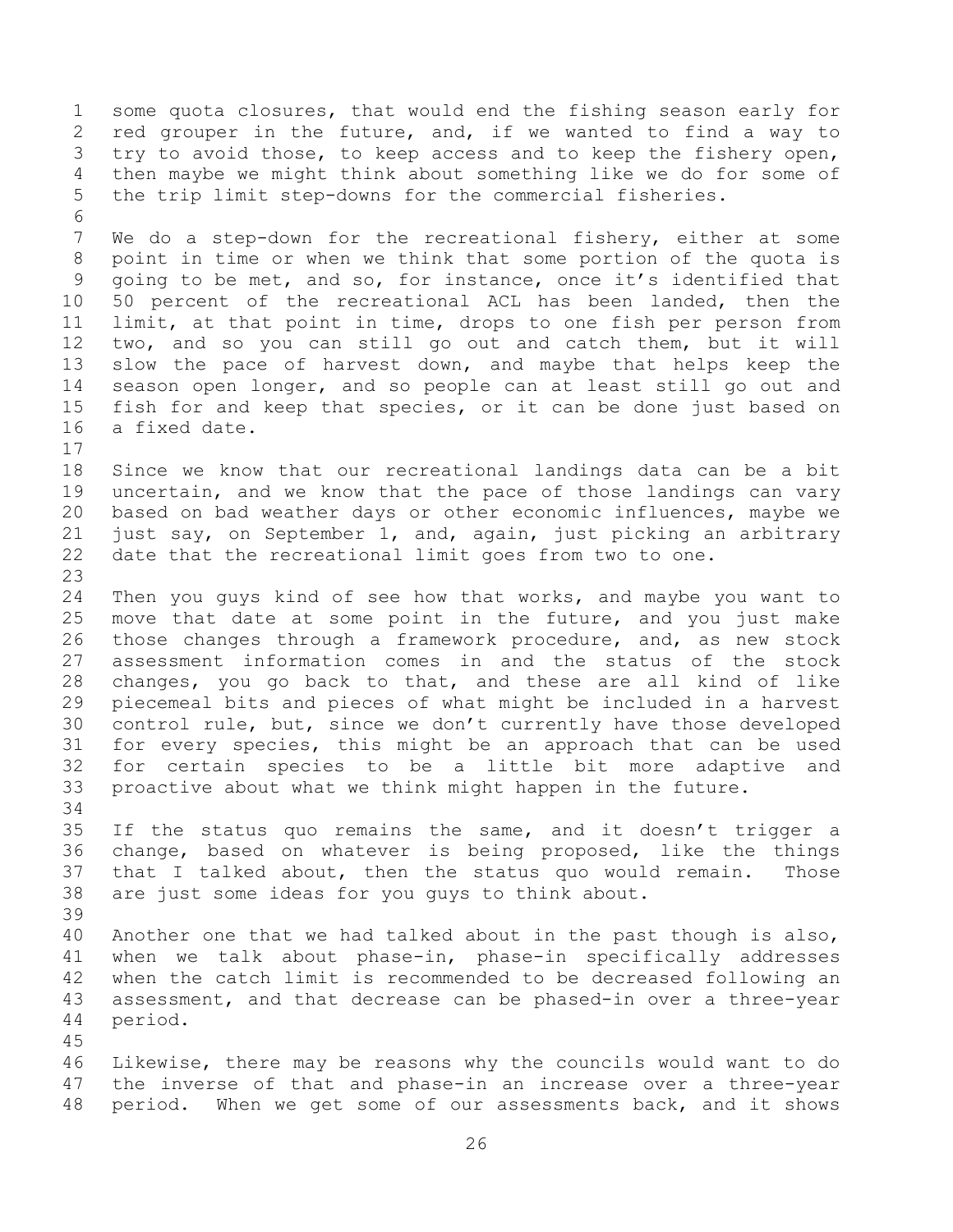that we've been fishing underneath MSY, sometimes we get a big jump in what the landings can be, and then you will see that spike, and then that spike trends downward, and, of course, that assumes that we're going to catch all the fish in 2021, and so 2022's estimated yield is based on all those fish in 2021 being caught.

8 If that doesn't happen, then 2022 is not going to -- So, instead of shooting up like that in the beginning, and we have used constant catch in the past, but there is also -- If we're looking at how it affects the stock as a whole, we may also be able to look at phasing-in those increases over a period of time as well, as opposed to having that spike there at the beginning, 14 if we don't go with constant catch, and so that's just some ideas for you guys to think about.

 **CHAIRMAN POLAND:** All right. Thank you for that, Ryan. I will open it up to the workgroup, and this is our time for just open discussion, and Ryan has given us a couple of things to chew on right now, and there were a few things that came out during the questions for the last two presentations, and so I will open it up to any of the workgroup members. Please don't be shy. We've got thirty-five minutes left. Chester, go ahead.

 **MR. BREWER:** Thank you, Mr. Chair. I was struck by sort of what's going on in the Mid-Atlantic and some of the things that 27 they're looking at, because it seems like, to me, they're kind 28 of on the right track, and I don't know whether -- How far along they are on some of the things that they're reviewing, but I sure would like to know, because what they seem to be reviewing are the things that, at least to me, we should probably be recommending to the Gulf Council and South Atlantic Council that we need to be looking at.

 In other words, our suggestions to the council, and I don't know who would do the presentation, and somebody on staff with the Mid-Atlantic could do that, or maybe, at our next meeting, we could get Tony to give us an update on that, and, with that, I will close.

 **CHAIRMAN POLAND:** Thanks, Chester. I mean, I agree. What the Mid-Atlantic is doing, there's a lot there that I think that we can pull from, and I'm not sure who the best person would be to give us another presentation, and our council is fortunate to have a liaison from the Mid-Atlantic attend our meetings, and so we can certainly ask them to give us an update on that. As far as the Gulf, there might have to be an actual agenda item discussion. Spud, go ahead.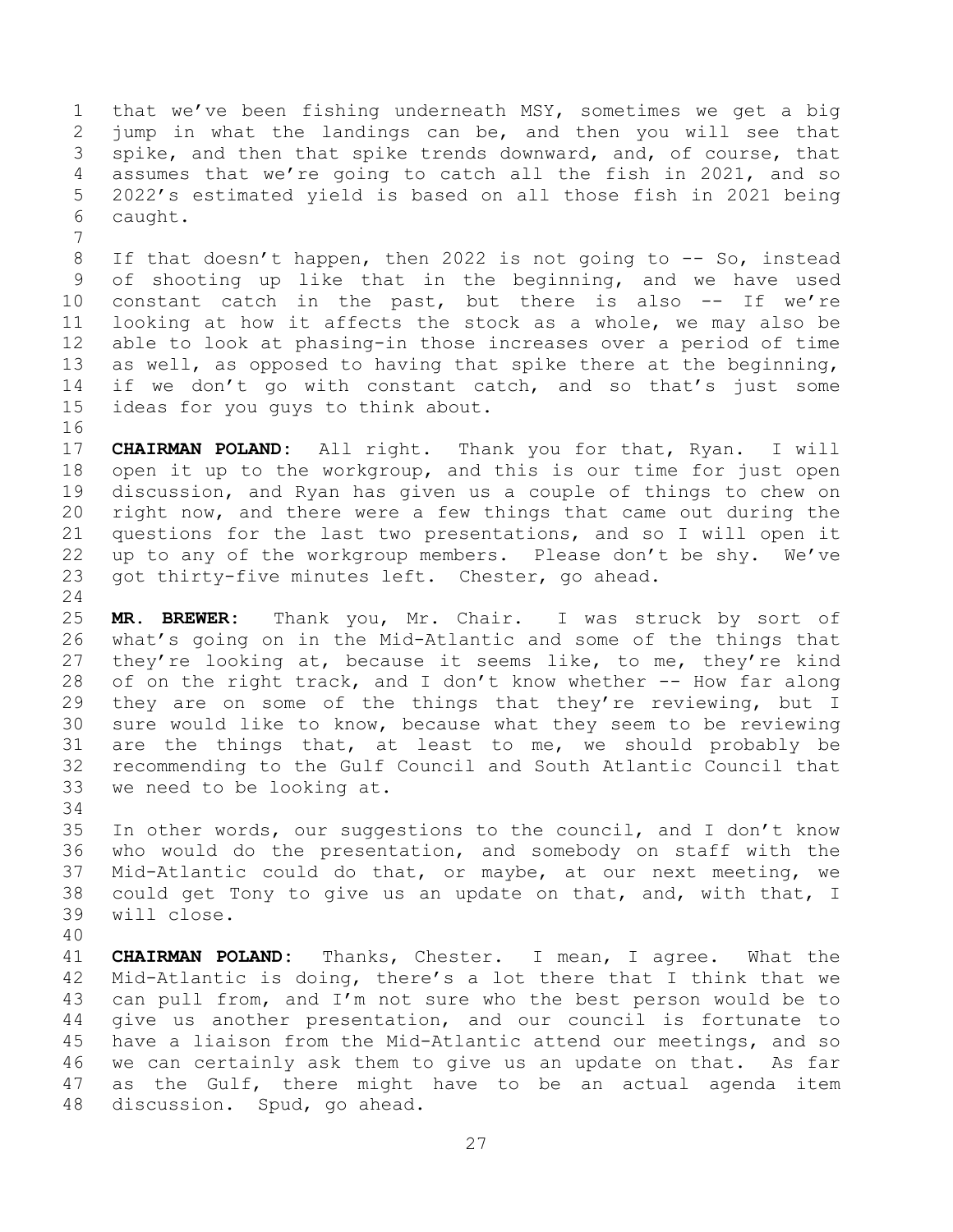**MR. WOODWARD:** Thank you, Steve. I was just going to respond back to Chester that that is an interesting situation, especially because you're dealing with jointly-managed species, and so you've got state management, through the Atlantic States Marine Fisheries Commission, and you have federal management, and so it is particularly challenging, but certainly worth learning from, in terms of how those challenges are being addressed, and I think -- I know that we've got staff on the call, but maybe, in the future, we could get a formal presentation, and there's a lot of moving parts to it, and it takes a little bit to understand exactly how all those parts fit 13 together and how they would be implemented in a coherent manner, but it's probably not a bad idea.

 I was just going to throw out that it seems that we are in a situation where it's going to be difficult to convert quantity- based ACLs to anything else, and so, if we're bound to that fate, then what we really have in the toolbox to help us with flexibility, and Ryan has thrown out some ideas, and I think we certainly need to look at how we live within the constraints of ACLs, realizing that we're going to have persistent accuracy issues and some precision issues that just can't be addressed with the simple addition of money.

 I am curious about multiyear ACLs and how those would actually work. At the commission level, as Russ said, we're not bound by the Magnuson Act, and so, in the end, we sit down at the table and go, okay, you exceeded your state quota for two out of three years, or all three years, or one year, and we'll make a decision about what we think is a reasonable step to address that, but, yet, what happens in the context of the MSA is, if you do a three-year ACL, and you average it out, and, if you average it out, if you implement post-season accountability measures, if they exist the next year, do you make up for all three years? There is some questions that I have got about that one, but, with that, I will yield. Thank you.

 **MR. RINDONE:** Steve has stepped out for a second, and so I will take over for the moment, until he comes back. Thanks, Mr. Woodward. Mr. Dunn, can you talk a little bit more about the multiyear ACL approach? Then we'll go to Martha and then Tom.

 **MR. DUNN:** The councils are able to set a multiyear period of ACLs. However, each individual year still needs to have its own individual ACL in place, because it is an annual catch limit. Unfortunately, I can't really give you a good example, at the moment, of how to apply the multiyear ACL.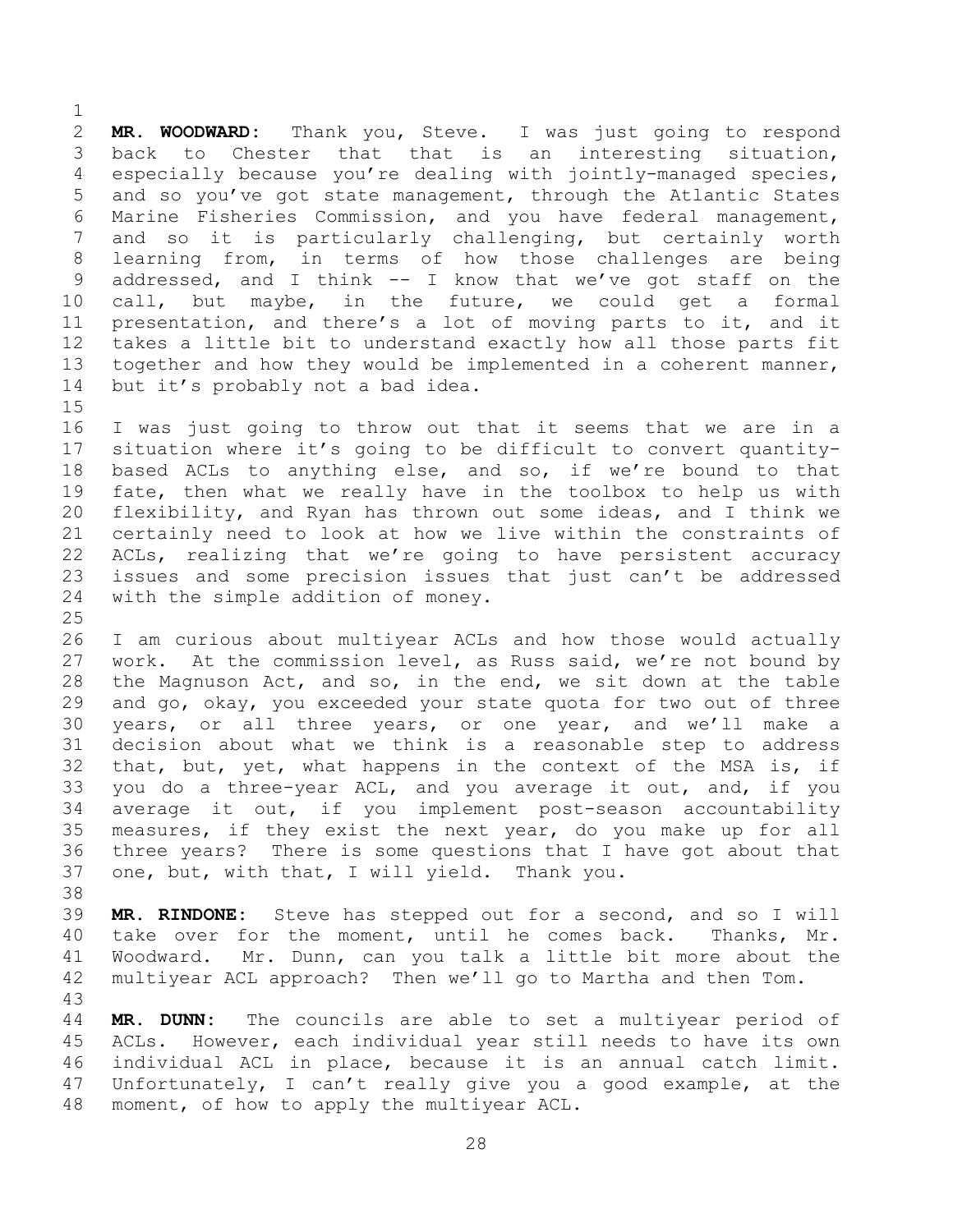**MR. RINDONE:** That actually sounds a lot like what we have now, where the SSCs will project what the ABC is going to be for a certain number of years, and then the councils, based on that information, set the ACL for those same years out to a certain point, and then it's just fixed at that endpoint for all subsequent years, until it's changed, and so, if that's what is meant by a multiyear ACL, then I think the councils are already doing that. Ms. Guyas. 

 **MS. GUYAS:** I thought it might be helpful, for this discussion, to back up a little bit. Ryan, I am trying to remember, but didn't we -- Maybe it was our first meeting, or the next one, but didn't we come up with a list of some of the problems that we were trying to solve? If we haven't done that, maybe we need to do that before we try to figure out what solutions we want to consider, but I feel like we have done that, and I am trying to dig through my files for the old meeting summaries. 

 **MR. RINDONE:** The last meeting summary should be up on the webpage, and I've got it up in front of me now, and so we went through -- At the last meeting, we went through a whole bunch of different ideas from around the country, and we talked about the interim analyses and conditional accountability measures and zone management and carryover and phase-in.

 Then you guys developed a charge. You talked a little bit more about how fish tags might be an option for some things, but not for other things, and the same thing with zone or area management, and that you agreed that recommendations should be reasonable and possible to implement. As far as problems to solve --

**MS. GUYAS:** Okay. I think I found it.

**MR. RINDONE:** Where are you looking at, Martha?

 **MS. GUYAS:** I am looking at the summary from our May meeting, at the bottom, under the develop a workgroup charge and workplan and timeline, and so, at that meeting, we didn't set a charge, which you just kind of mentioned, and we finalized that at the last meeting, but we did identify some goals that are listed in bullets. 

 **MR. RINDONE:** Right. Do you want me to read those out? **MS. GUYAS:** Sure. Yes.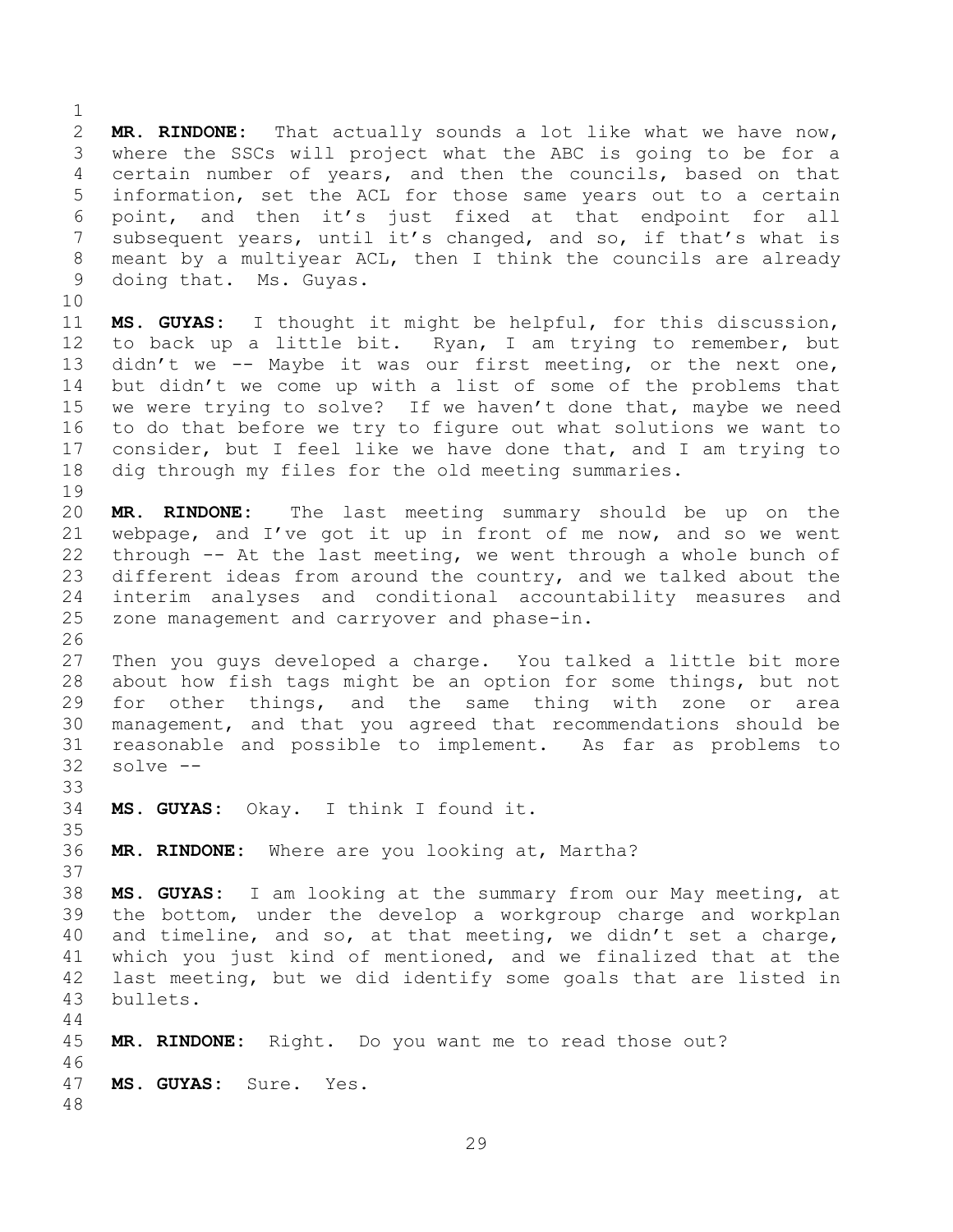**MR. RINDONE:** You guys had talked about wanting greater accessibility for recreational fishermen in the red snapper fishery, and I think that likely applied to the Gulf and the South Atlantic, and then stability in management annually, being able to predict exactly what's going to happen year-over-year. Avoidance of in-season closures, whenever possible, and accounting for the uncertainty in MRIP, which I think is an ongoing point of attention for both councils. Flexibility in management techniques, which Mr. Dunn has helped us learn a little bit more about what we can and cannot do today, and improving data collection on harvest and discards, and I know the states in the Gulf have certainly worked on this, with respect to red snapper, and the South Atlantic Council has employed apps in the past, like with scamp, to try to get a better idea about things with discards. Then managing public expectations and striving for high levels of public buy-in, and so thinks like making this process open and available to the public, and engaging public comment certainly, hopefully, helps with that some. Then other things, and like the South Atlantic Council has done in the past with visioning, and the South Atlantic and Gulf Council efforts for outreach I would hope help try and increase public buy-in. Some thoughts on those? I think that, when we talk to recreational fishermen, at least in the Gulf, and I'm sure in the South Atlantic as well, and I used to live over there, when we're talking about accessibility, often, it's described as the opportunity to go out and catch fish, and so, if the seasons are closed, then that opportunity isn't really there, in terms of being able to catch something that you can then take home. Whether it's one fish or ten fish, or anything in between, having the season be open is something that we've often heard in the past as being of great importance, and so, when the councils are thinking about the species that they're managing, and if they think that they might be looking at an in-season quota closure as part of an accountability measure, then maybe that would be an opportunity to think about -- Like we've changed season start dates in the past, such that, if the season is going to be closed, it's closed at a time that is best for the fishery biologically, like during a spawning season. If we're going to reduce a bag limit during a certain point in the year, the same thing, and maybe it's commensurate with a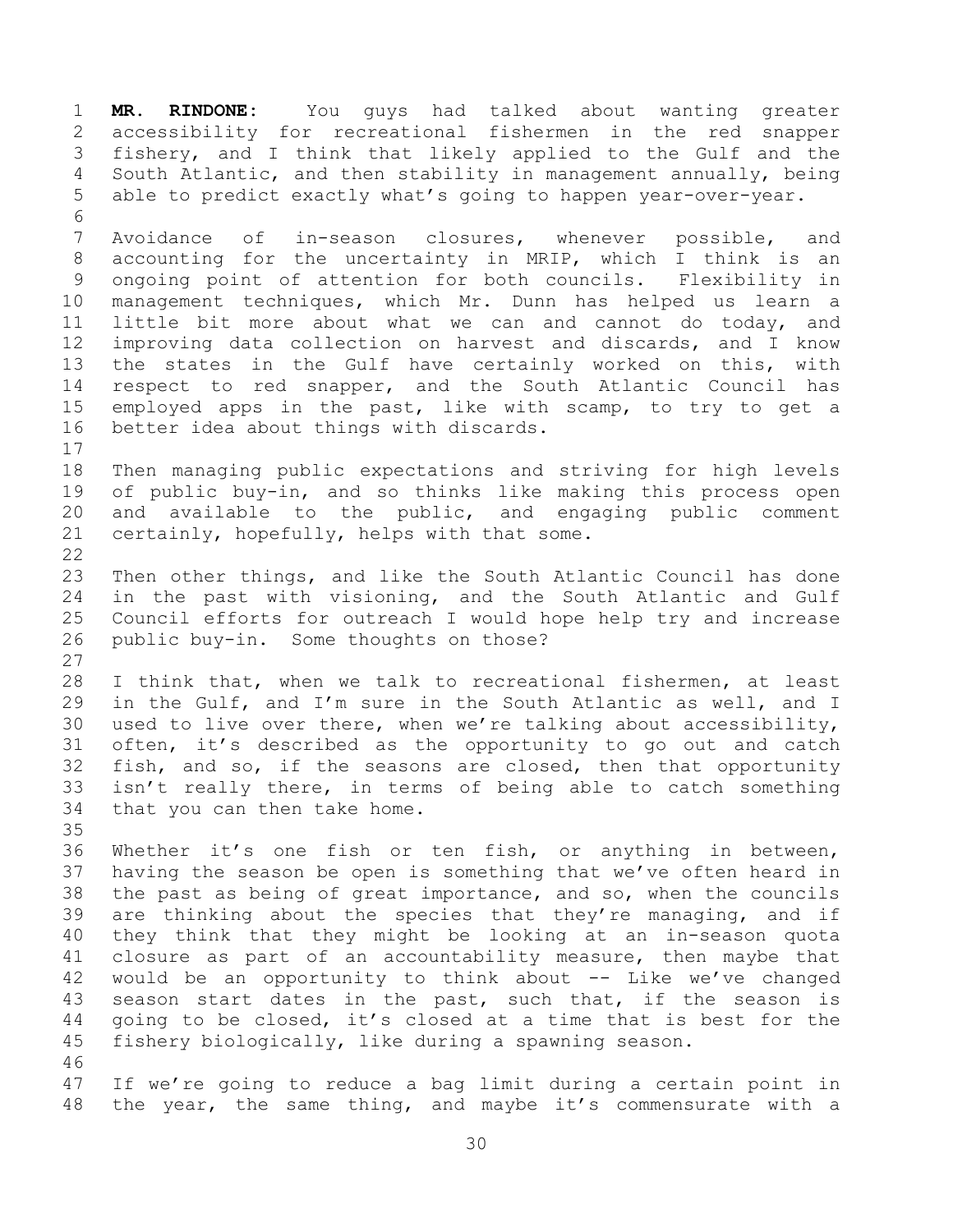time when the fish are particularly vulnerable, like mutton snapper in the Keys. During the summertime, they will bite bologna. They will bite anything, and so the councils have addressed that for mutton snapper with that reduction to five fish. Things like that are efforts that the council have taken. For stability, we think about things like constant catch. When we get those yield projections from the SSC for the ABC, and then the councils set their ACLs based on that, if a constant catch approach is used, then, for the private anglers, the tackle shops that supply them, the for-hire fishermen, and the people that are relying on being able to go on those charters, if they know what the season is going to be for the next two years, that certainly provides some stability there. Avoiding the in-season closures, whenever possible, I think that's something that both councils are definitely trying for, whenever they can, and you guys jump in too, if you have some ideas about this, and you can see these things up on the screen. We try and think about when we're going to have a season open, and we try to best accommodate the fishermen, but also the stock, but doing something like perhaps like I had suggested, with having a step-down at some point for the bag limit, if that helps keep the season open longer, if having access -- Like having the season open at all is of the most importance, then perhaps something like that might be worth considering for certain species. The accounting for uncertainty in MRIP is something that is kind of difficult for the councils explicitly to do, and so the application and management of MRIP is something that is kind of outside the scope of what the councils are directly responsible for, but, thankfully, we've been able to communicate frequently with Dr. Cody's shop about that program. For flexibility in management techniques, harvest control rules I personally think is something that the councils should take a deeper dive into and spend some time on, and it looks like the Mid-Atlantic Council has definitely run down that road with some success, and so perhaps there is more to be learned there. I think the councils are continuing to try to improve data collection on harvest and discards, as are the states, and so that is something that I think we would put an "in progress" next to that, but we certainly could benefit from some new ideas there, and I think both councils have very strong outreach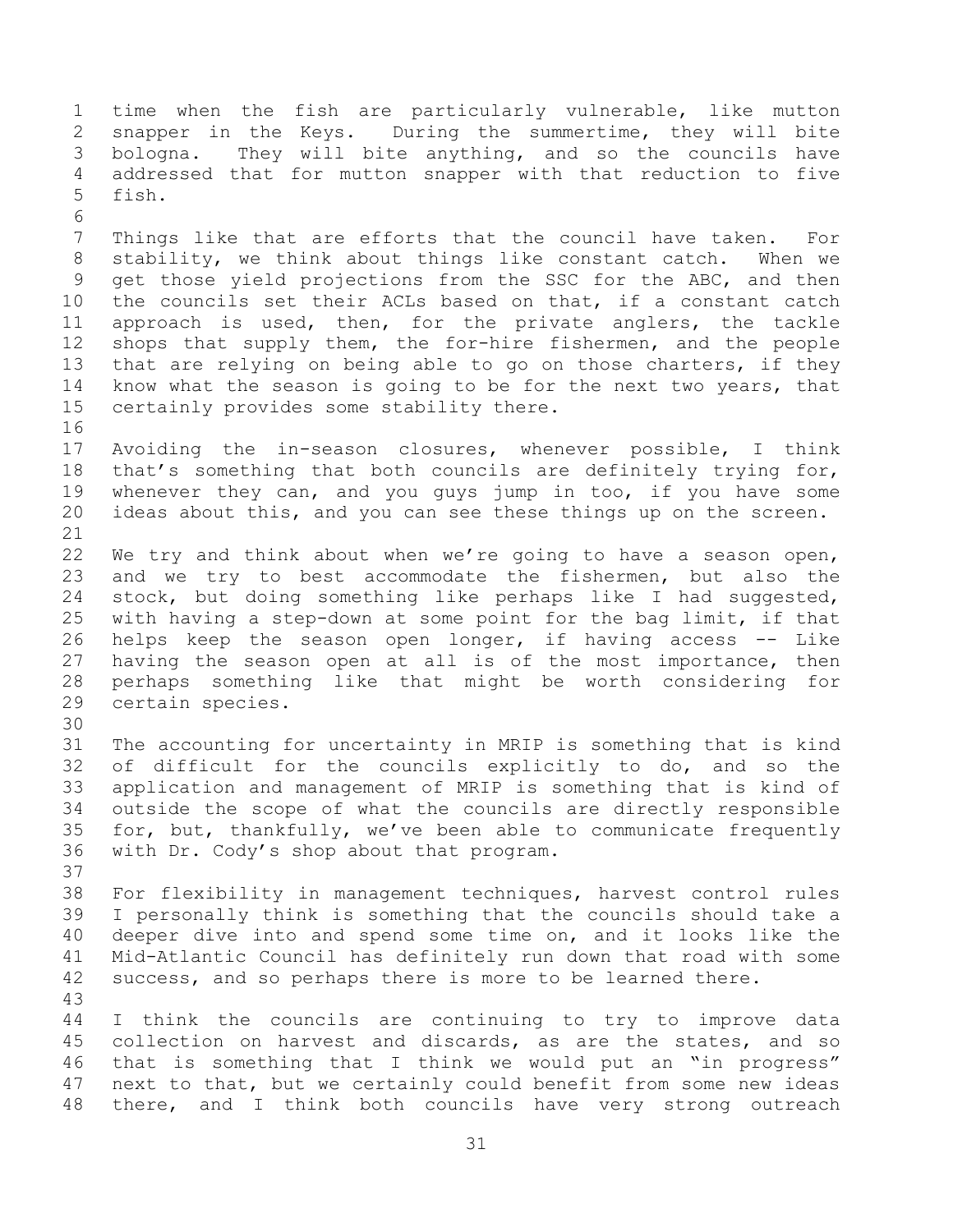departments that do an excellent job at trying to reach the public and engaging those people. We try and have, of course, everything as public as we can, so we can gather than input, but, if the public thinks that there is a better way for their input to be received, then we certainly should hear from them, too. Martha, anything else, before I go to Tom? **MS. GUYAS:** You can go to Tom. **MR. RINDONE:** Okay. Tom. **DR. FRAZER:** Thanks, Ryan. I just wanted to kind of follow-up, and I really like this concept of a step-down in the bag limit, right, to prolong the season, which it essentially gets at this Bullet Point 1 of greater accessibility, and, to some degree, stability, as long as -- If we're defining stability as the time, right, that you have with any year to access a particular fish and a fishery, I think that's good, but it also brings up this point about improved data collection. I'm not aware of any studies that look at discard mortality in response to a change in bag limits, and those are things that we typically get a value over some period of time, and I am just wondering if you have thought at all about how you might address that issue of a discard mortality rate that scales, in some way, with a change in the bag limit. **MR. RINDONE:** I think that's just probably a multi-pronged analysis, right, because recreational fishermen, especially, are very rarely single-species fishermen. When we go out to catch something, we go out to catch what we can catch, and we might be shooting for something in particular, but I know that, if I start getting into a mess of gray snapper, I'm going to try to take home some gray snapper, and so those are just swimming tacos. When it comes down to that though, obviously, as the bag limit decreases, if the stock is -- Maybe there is some relationship there between the decrease in the bag limit though and the stock status, which could be incorporated into a harvest control rule, 43 perhaps, and, if the stock status is such that the stock is very healthy, and there are presumed to be quite a few fish, but perhaps the size of those fish is larger, and so the ACL is being met more quickly, then we could anticipate there being

 some increase in discard mortality as it relates to a decrease in the bag limit, for the sake of trying to extend the fishing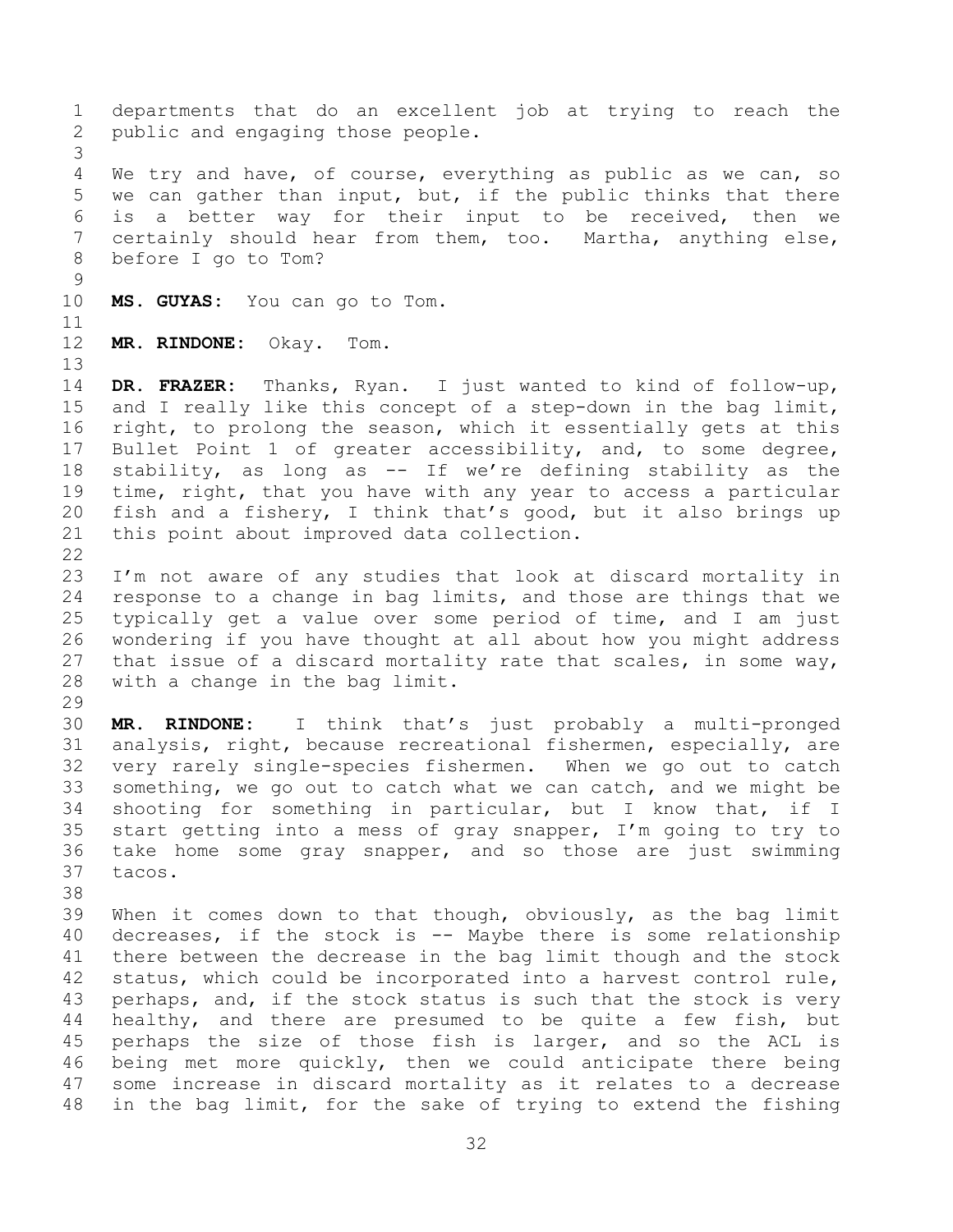season.

 Then we also have to think about the effects of things like circle hooks and descending devices and things of that nature, and so, mathematically, I don't know how precise such a rule could be, but it's certainly something we could try to explore.

 **DR. FRAZER:** I'm just -- Again, I liked the thought that you kind of shared, and you're imposing a dynamic, right, into the management regime that has potentially some consequences that also have a dynamical nature as well, and so it's just something that we would have to consider and think about, and so I would like to see a little more study in that regard, and so, anyways, thanks, Ryan.

 **MR. RINDONE:** I think that, for some of these species anyway, we may be able to rely upon previous bag limit analyses, and previous stock assessments, to get an idea of what the discard mortality was like during certain management regimes. Some of these species, for the Gulf and the South Atlantic, like gag and red grouper, have very storied histories, for which a lot of attention has been paid to them, and we may be able to look back at previous assessments, to try to determine what discard mortality rates were like, presumptively anyway, for the different fleets at different points in time.

 Though those data may not have the same precision today, as we would presume the data that are collected today would have, then perhaps it might still be informative, and so that might be a place to start looking. Spud.

 **MR. WOODWARD:** Thank you. It's an interesting approach, but I guess just a cautionary word is that we have struggled with the balance between the effectiveness of management prescriptions and the ability of the affected fishermen, whether they be commercial or recreational, to understand them and comply with them.

 I think back to a lot of the things that I have been involved in, and it's rare that we've used sort of an in-season variation in size and bag limits in the recreational sector, and, obviously, there is going to be a learning curve, and not that it won't work, but it's adding a layer of complexity to what a lot of fishermen already believe is an unreasonably complicated set of regulations for fishing anyway, and so that's just a cautionary word.

- 
- **CHAIRMAN POLAND:** Hey, Ryan.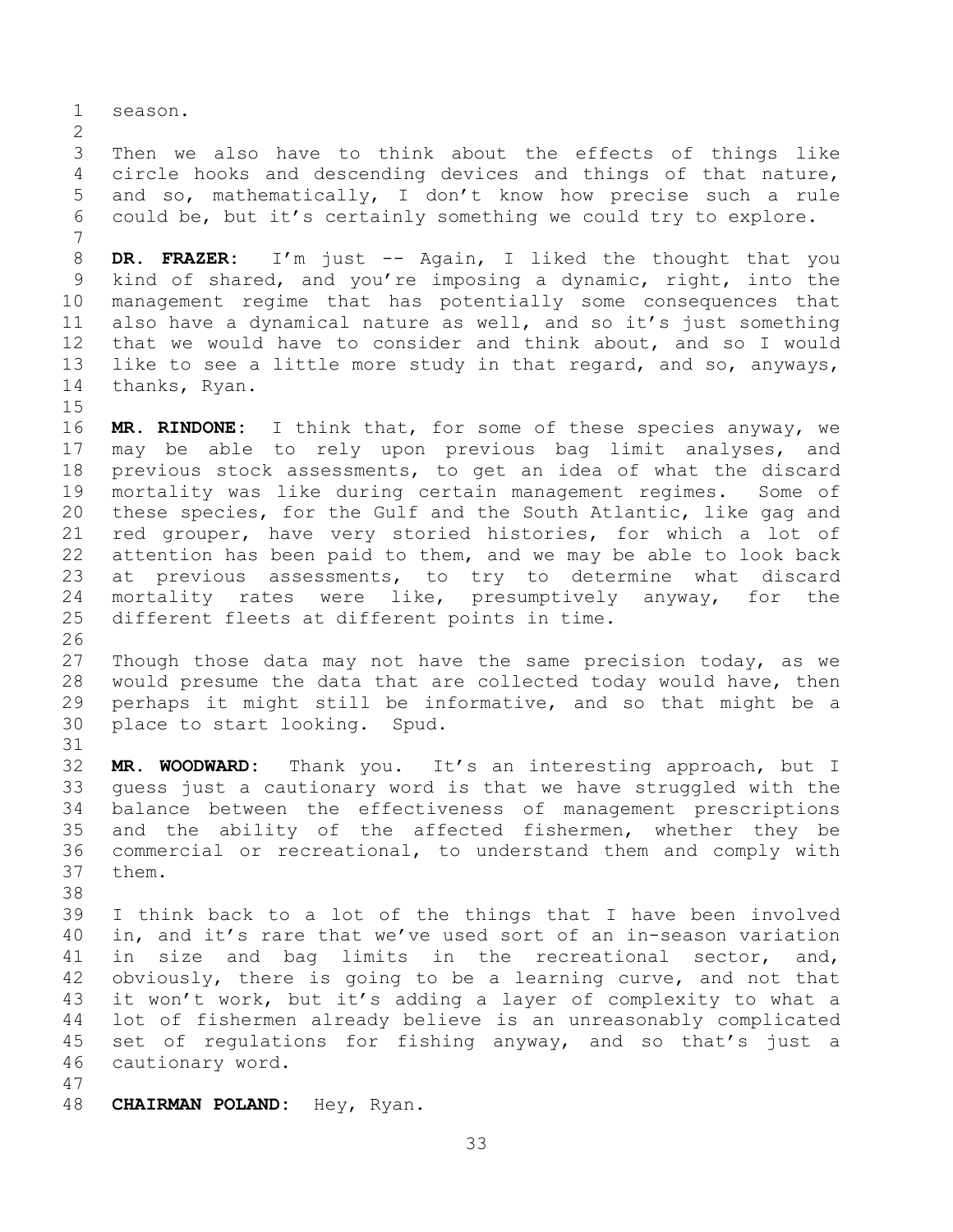**MR. RINDONE:** That's a great point. Hi, Steve.

 **CHAIRMAN POLAND:** I was just saying that I am back, and my apologies for having to run out, real quick, but I agree with Spud, and, I mean, that's certainly a concern, but I think it's also going to have to be weighed against an individual's access, or ability to access it. If I can drop my bag limit from ten to two, and it means that I get another wave to fish, then I might be comfortable with that type of complexity, but I think a lot of the complexity that fishermen, especially on the recreational 12 side, complain about is complexity that kind of -- What they would consider the hidden complexity, or the complexity behind the curtain, as far as how decisions are made and then the lack of public outreach explaining when changes are made. 

 I certainly think that, if either of our councils move forward with something like an in-season step-down or something like that, it would have to be accompanied with a massive public outreach campaign, much like we just did, and are still doing, for our best fishing practices and descending device amendment, but I like the idea of considering recreational -- Or step-downs in the recreational fishery, and my only concern is the timeliness of catch data coming in.

 My comments earlier about looking at one-month waves, or even less, I think where that might be beneficial is if we can get the recreational data in a little bit more timely manner, so we're not basing those decisions off of landings that are forty- five days after the wave, and then we wind up in a situation where we still blow through the ACL. All right. Jessica, go ahead. 

 **MS. MCCAWLEY:** Thank you, Mr. Chairman. I had a suggestion, and this is kind of a procedural suggestion, and I know that we're almost out of time today, but I liked how Martha suggested and then Ryan brought up this list of goals that we wanted to accomplish, and so, in thinking about how, I guess, ultimately we want to produce a report that's going to go back to each council, and we've seen a lot of presentations at the last two or three meetings about some things that we could do, but I was wondering if maybe, at the next meeting, we could take these goals and, underneath them, we could talk about either how we're accomplishing the goal now, and those were some of the things that Ryan brought up, and he gave some examples. 

 Like how maybe we're using a particular tool to accomplish the goal now, and we could have a couple of examples of how we're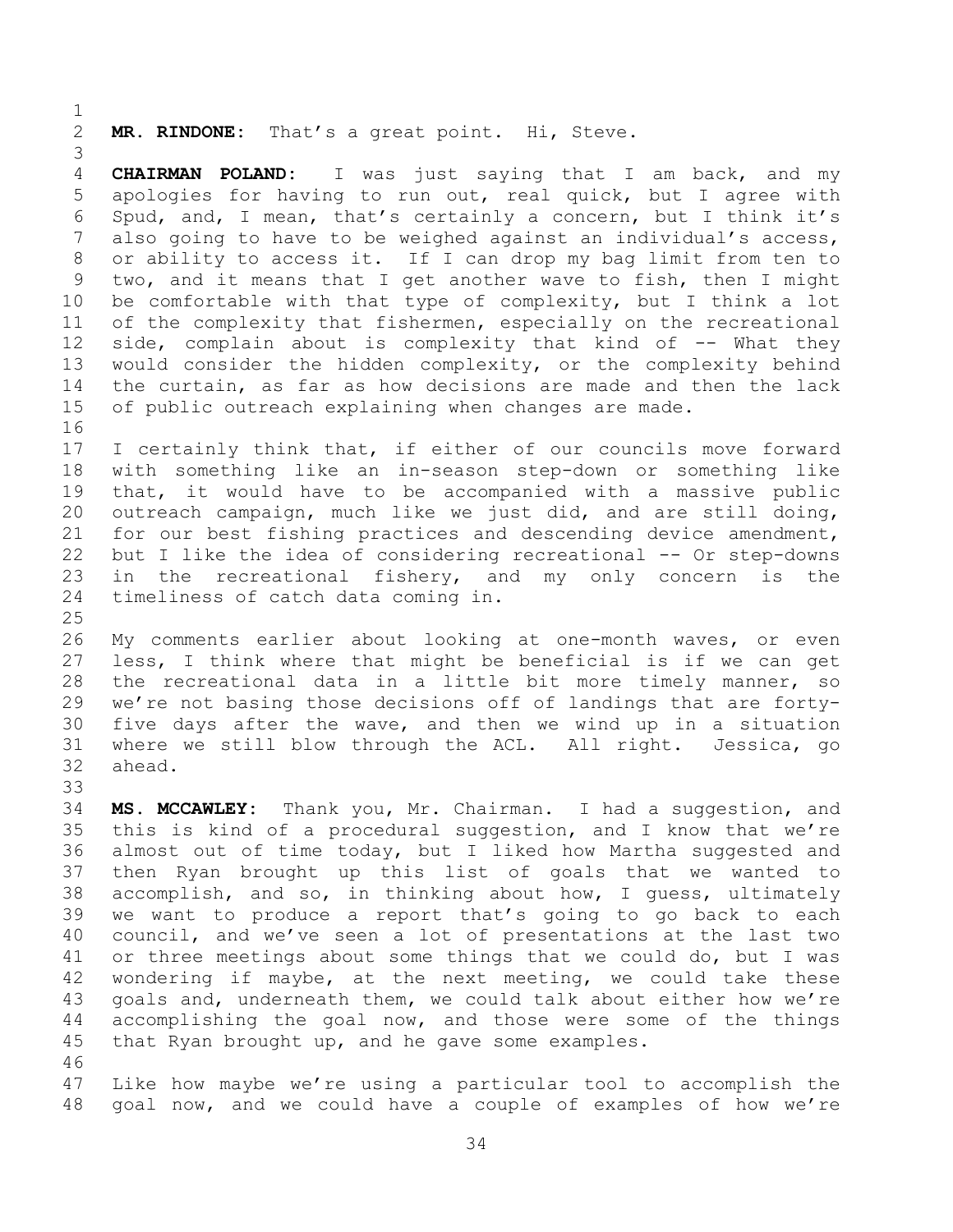doing that, for each council or whichever council is using it, and then maybe some suggested additional tools, or techniques. For example, avoidance of in-season closures, we're having a discussion today about step-down bag limits, and so that would be a tool that could be used, and, if we wanted to give some example fisheries where we think it could be considered, these are things that could be in our report. I keep hearing these good discussions of information, and I would like to tie them back to what we originally set out to do, and I thought Ryan gave some good examples of say here's how the Gulf Council might have done this, and here's the example species, but here's where the councils could go further, if you think about things that we've learned about at all three of these meetings, or especially the presentation that Russ gave us today. Like here's some ideas of things we might want to use, or we might want to try, and so that was just something that visually help me and might kind of focus us to figuring out what are some things that are either underway or we think we could try, or test out, as various councils, in the future to get there. I just want to also add -- I know we got a presentation, I think from the Mid-Atlantic, at one of our first meetings, but I do agree with Chester, and I think I would like to learn a little bit more about what they're doing, maybe at our future meeting, but then also have a discussion about what are some of these examples, because I feel like, at every one of these meetings, we get excited about these different things we want to do in the last like fifteen, or maybe twenty, minutes of the meeting, and we don't necessarily have a lot of time to discuss it and flesh it out and talk about the pros and cons, and so just some ideas to throw out there. Thanks, Steve. **CHAIRMAN POLAND:** Thank you for that, Jessica, and I'm open to your suggestion, and I think that would be a good way to move this forward. At the very least just to get this list down on paper and then start filling out the recommendations and the discussion, try to reflect the discussions we've had, and that will move us closer to actually getting this report with the recommendations done, and I would be open to receiving a presentation from the Mid-Atlantic on their recreational initiative. With that suggestion, are there any other things that we have talked about today that we feel like could be included as sub-

bullets under this list to address these seven kind of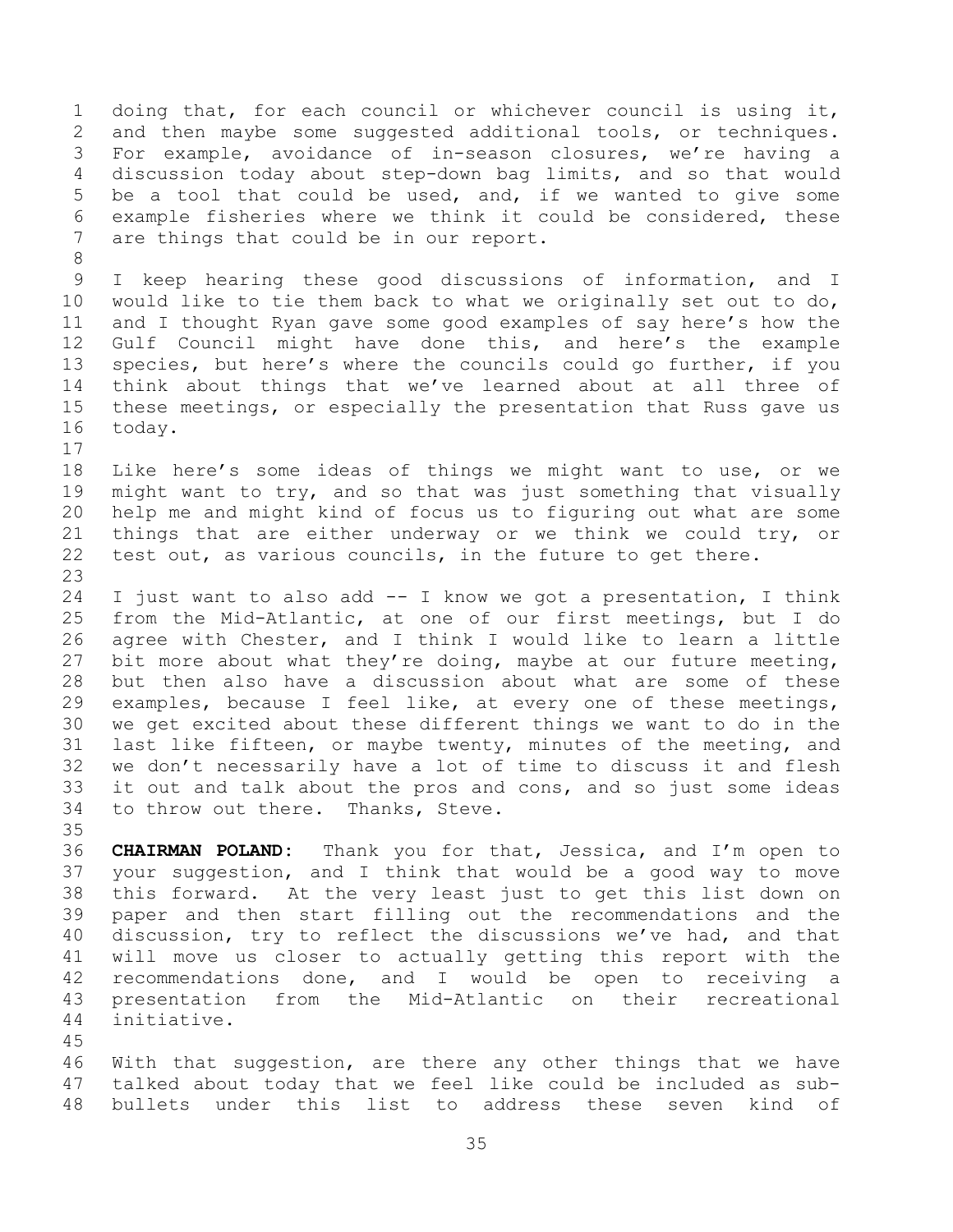identified goals or areas of work, and I know Chester had mentioned considering redefining catch, or at least asking the agency to consider redefining catch and National Standard 1 Guidelines, to maybe provide a little bit more flexibility relative to the Modernizing Fish Act, and I certainly see that as a bullet that could go under that fifth bullet. Is there anything else, not necessarily that we want to put it on the list, but at least capture it in the minutes, so that, 10 when we get back and get ready for the next meeting, it's there, and, with that, I will go to Martha. **MS. GUYAS:** I guess another thing that we might want to look at when we meet again, since we've kind of been talking a little bit about the in-season bag limit adjustments, and we had something like this in place in the Gulf for red grouper, and I can't remember if it was in-season or post-season, where the bag limit would drop based on I think the ACT being met, and we ultimately ended up getting rid of that, because it was very confusing to anglers, and difficult to enforce, and, because we were using MRIP, the data were usually way later than forty-five days after the wave, and so, by the time we got the data, oops, we should have dropped the bag limit down. Anyway, it might be good to look at that, look at how that went right and how it went wrong, if this is something that we may want to look at recommending to the councils, and I guess trying to think about some lessons learned there and where that strategy might work and where it might not. I mean, even with red grouper now, the game may have changed a little bit if we like use Florida State Reef Fish Survey data to track that, just because it is one-month waves, getting back to your point, Steve, but the enforcement part of it, and I guess to Spud's point, complexity of regulations I think were challenges in that situation. **MR. RINDONE:** To that point, Steve? **CHAIRMAN POLAND:** Go ahead, Ryan. **MR. RINDONE:** Thinking about that though, Martha, that was kind 43 of why I had also thrown out perhaps fixing a date, as opposed to saying when we think a certain amount of the quota has been landed, because then it would be a fixed point in time, and it doesn't really matter what is landed at that point, but the bag limit would be decreased, or perhaps increased, if we're trying to limit harvest during a particularly vulnerable part of the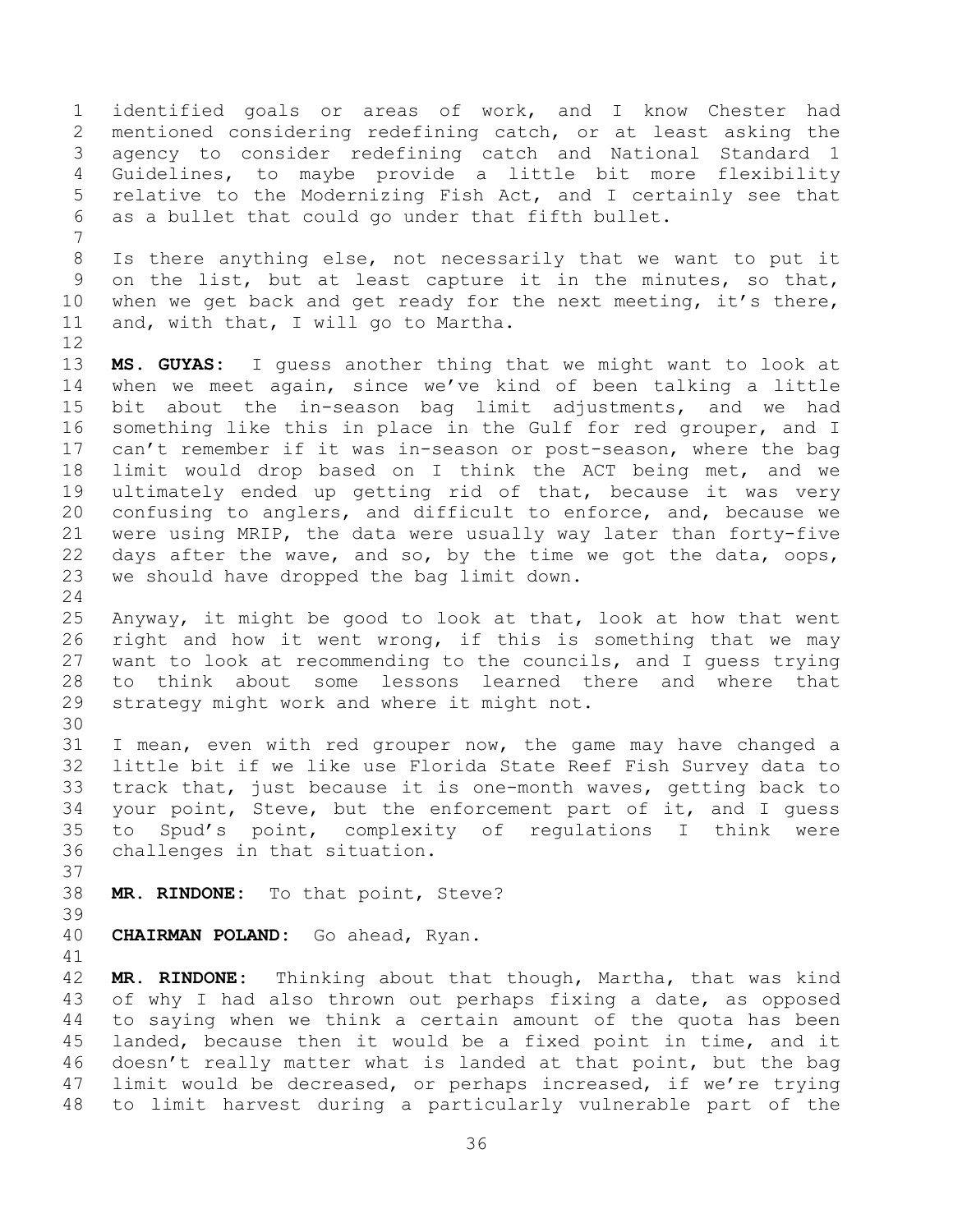year, like during a spawning species for a species.

 Maybe, at that point, it's two fish, and then, outside of the spawning season, when the fish are perhaps a little bit more difficult to catch, then maybe it's increased to three fish. Again, it could go either way, really, but using a fixed point in time would absolve the reliance on the timeliness of the recreational data, and, if it came to pass that the season was still closing before we wanted it to, then we could adjust that date, or adjust the change in the bag limits, or, if the season wasn't closing, the same thing.

 **MS. GUYAS:** Yes. I hear that, and I think it's worth looking at.

 **CHAIRMAN POLAND:** Thanks, Martha, and thanks, Ryan. I agree that, if there's any examples out there that we can look at, and, here in North Carolina, we manage our recreational cobia fishery on private vessels with a step-down and, for the months of May and June, it's two per vessel, and then, at the end of June, it steps down to one, and we're going into our fourth year 22 of that management, and, actually, this year, we added a second month, with the two before the step-down, and so, I mean, that's another example that I can discuss further at the next meeting, and those are fixed dates too, and so the public is relatively used to it now. All right. Any other thoughts from the workgroup? Ryan, it looks like -- Excuse me. Chris, go ahead.

 **MR. SCHIEBLE:** Thank you. I will be brief, and I know we don't have much time left, and so I just wanted to make the comment that I agree with what Jessica said. I think I, at least personally, am not at the point where I feel we can start recommending options for changes to management to the councils, as we're directed to in our scope of work for today.

 I think, looking at a lot of these different examples, and I thank Dr. Cody and Russ for their presentations, and they were very informative, but I feel like I need a little time to assimilate some of these. A lot of these examples are good, but they're also very regional.

 For example, the halibut catch share program with these RQEs, we're presuming that works effectively, but it also, I guess, presumes that the commercial sector had available quota shares to lease or sell to this individual quota bank, in order for this to function, and I guess I am very snapper-centric in the Gulf, and I just don't see how something like that could work, and so it's a good example for maybe a different fish, a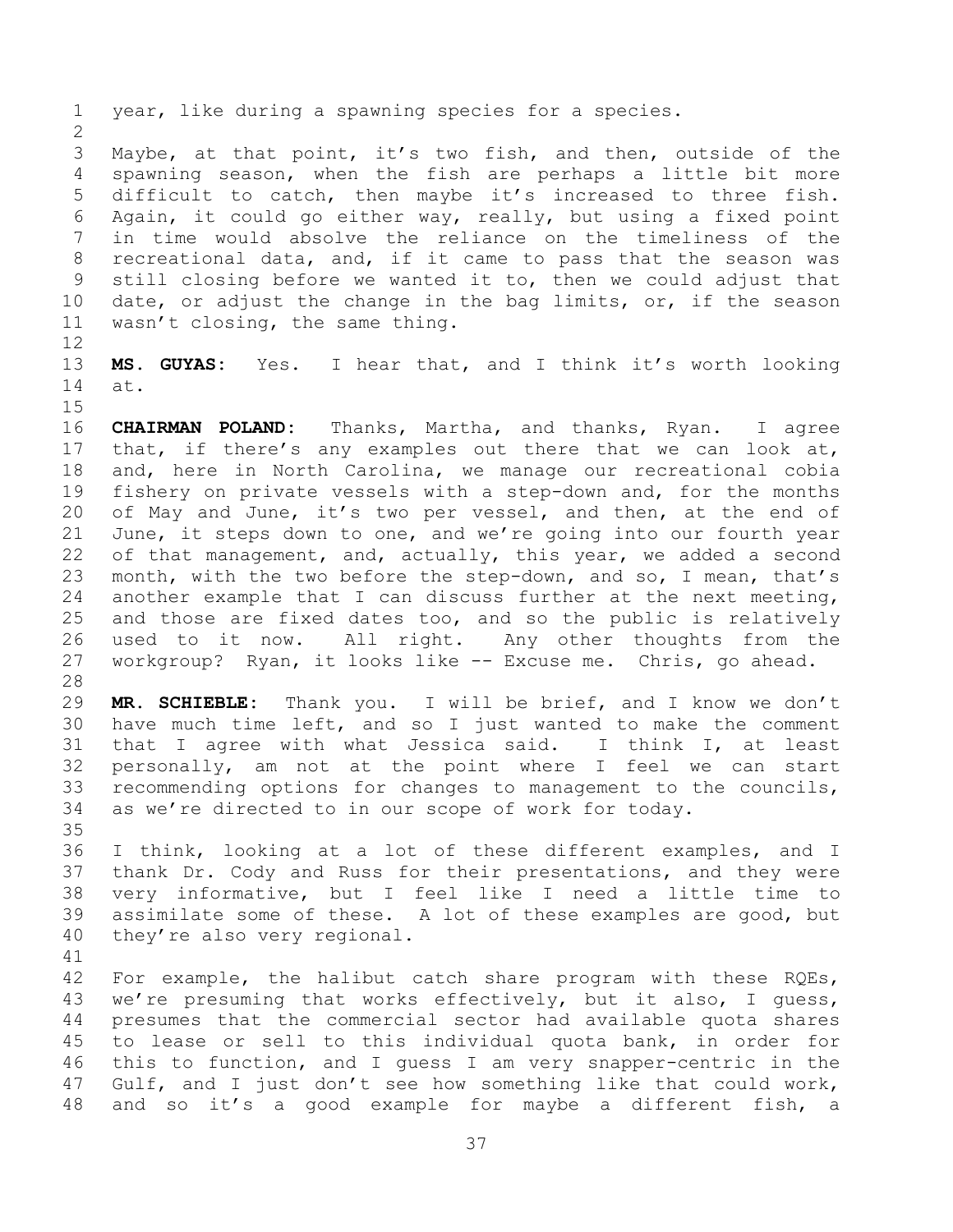different species, but I am trying to look at examples that can be very useful in the short term for us in the Gulf as well. I guess the bottom line, keeping it short, is I just need a little more time to sit down and assimilate some of these examples that we were given today. That's all. Thank you. **CHAIRMAN POLAND:** Thanks, Chris, and I agree. It seems like we're almost there, and I feel like we did a lot of good work today, a lot of discussion, and hopefully, at this next meeting, the discussion we've had today and the examples that are in front of us, we might be able to provide some recommendations, and hopefully we can get the next workgroup meeting scheduled in fairly short order. All right. Any other questions or comments from the workgroup? Ryan, it seems like our charge is pretty clear. We need to kind of flesh out this list a little bit, with some of the potential recommendations, and have a more focused discussion at the next workgroup meeting, to really kind of dial in on what recommendations we feel comfortable moving forward, given the tools that we have, or could potentially have, with some modifications. **MR. RINDONE:** Understood. **CHAIRMAN POLAND:** Mel Bell, go ahead. **MR. BELL:** Steve, I just wanted to -- Kind of following up on what you were just saying, and I really liked Jessica's concept of picking those and then kind of stacking things under each one that we have come up with and all, and is there a way that we could maybe capture -- I know we're going to capture the minutes from this and all, but is there a way that we could sort of capture what we've got and have that to look at kind of in between meetings, so we can kind of chew on this a little more or something? I guess that just helps me, visually, to try to put this into something I can kind of look at and chew on and work on a little bit in between, but I don't know if that's something that Ryan could do or something, but just like an additional item to not necessarily wait until the very next meeting to look at it. **MR. RINDONE:** Well, Mel, I was going to recommend you for it. **MR. BELL:** Thanks, man. I appreciate that.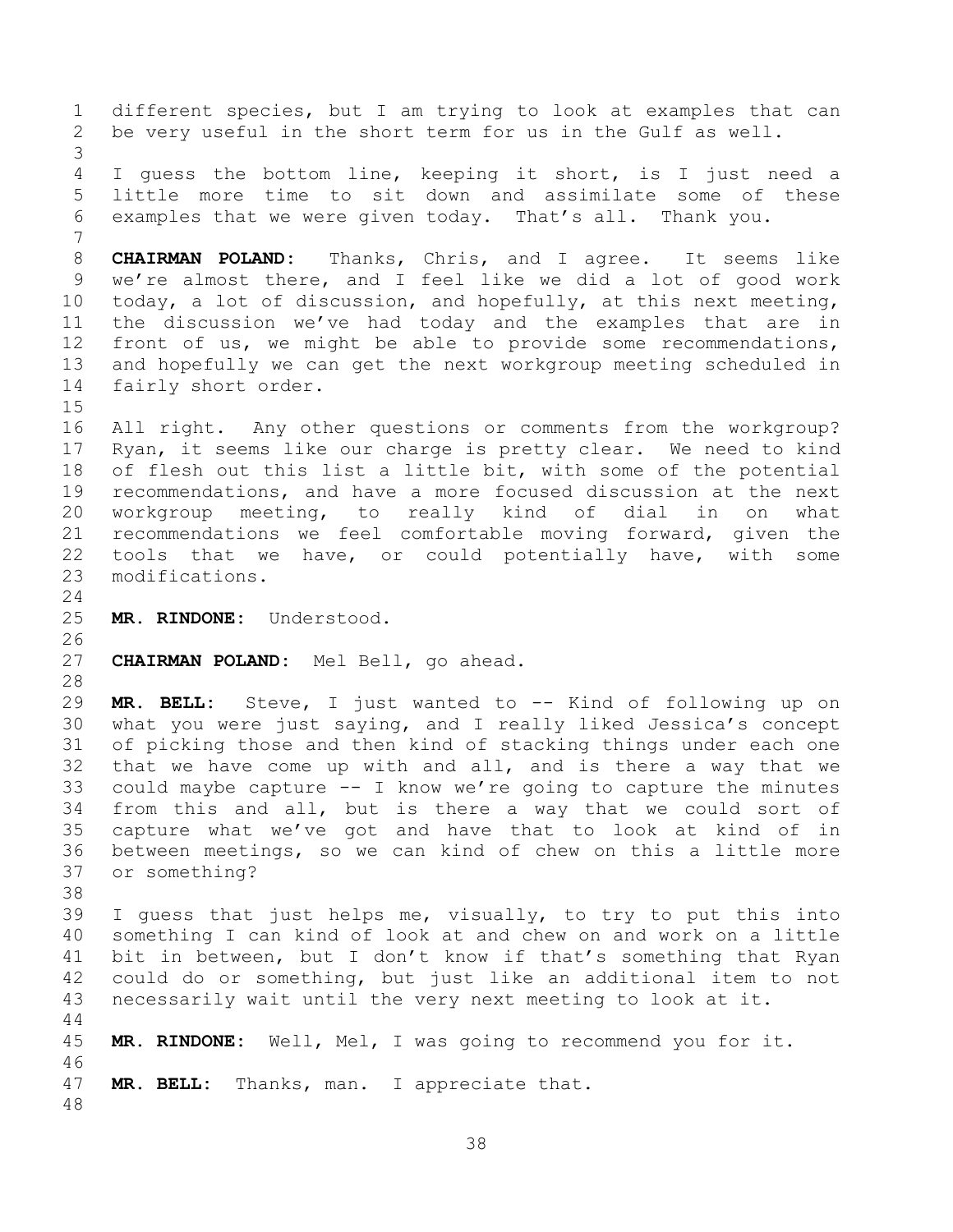**MR. RINDONE:** I can try and put together like a PowerPoint presentation, and each slide can have one of these points on it, and it say these are the things we're currently doing to satisfy this goal, and these are some ideas that might be thought about for further addressing it, and then, that way, it will all be in one place, and I can work on that and send that out to you guys in the interim, and then we can revisit that presentation when we meet, and we can think about what kinds of changes you guys want to make.

 **CHAIRMAN POLAND:** Ryan, I can help you out with that too, because, just going back to the previous meeting, there were a lot of potential recommendations that we discussed that we just didn't have time to address again today that we can populate that list with, and so I can certainly work with you in the interim, between now and the next workgroup meeting, to get the rest of the workgroup something to chew on. All right. Any other comments? Hearing or seeing none, thank you for the discussion.

 We will move into the next agenda item, which is Public Comment. Are there any members of the public wishing to make public comment?

## <span id="page-38-0"></span>**PUBLIC COMMENT**

 **MR. RINDONE:** If a member of the public would like to comment, please just go ahead and raise your hand, and Bernie will add your name to the notepad queue, and you will have a couple of minutes to address the workgroup.

 **CHAIRMAN POLAND:** No hands raised. All right. Last call for public comment. All right. Hearing none, that leads us to our last item on the agenda, Other Business. There was no other business that came before the approval of the agenda, and is there any other business right now to come before the workgroup?

## <span id="page-38-1"></span>**OTHER BUSINESS**

 

**MR. RINDONE:** None from me, Mr. Chair.

**CHAIRMAN POLAND:** Thank you, Ryan. Martha, go ahead.

 **MS. GUYAS:** Just a question. Do we have an idea of when we might meet again, and I guess, if we are going to be at the point where this committee is really trying to throw out ideas and formulate some recommendations, would we want to consider an in-person meeting, given where we are with the COVID situation?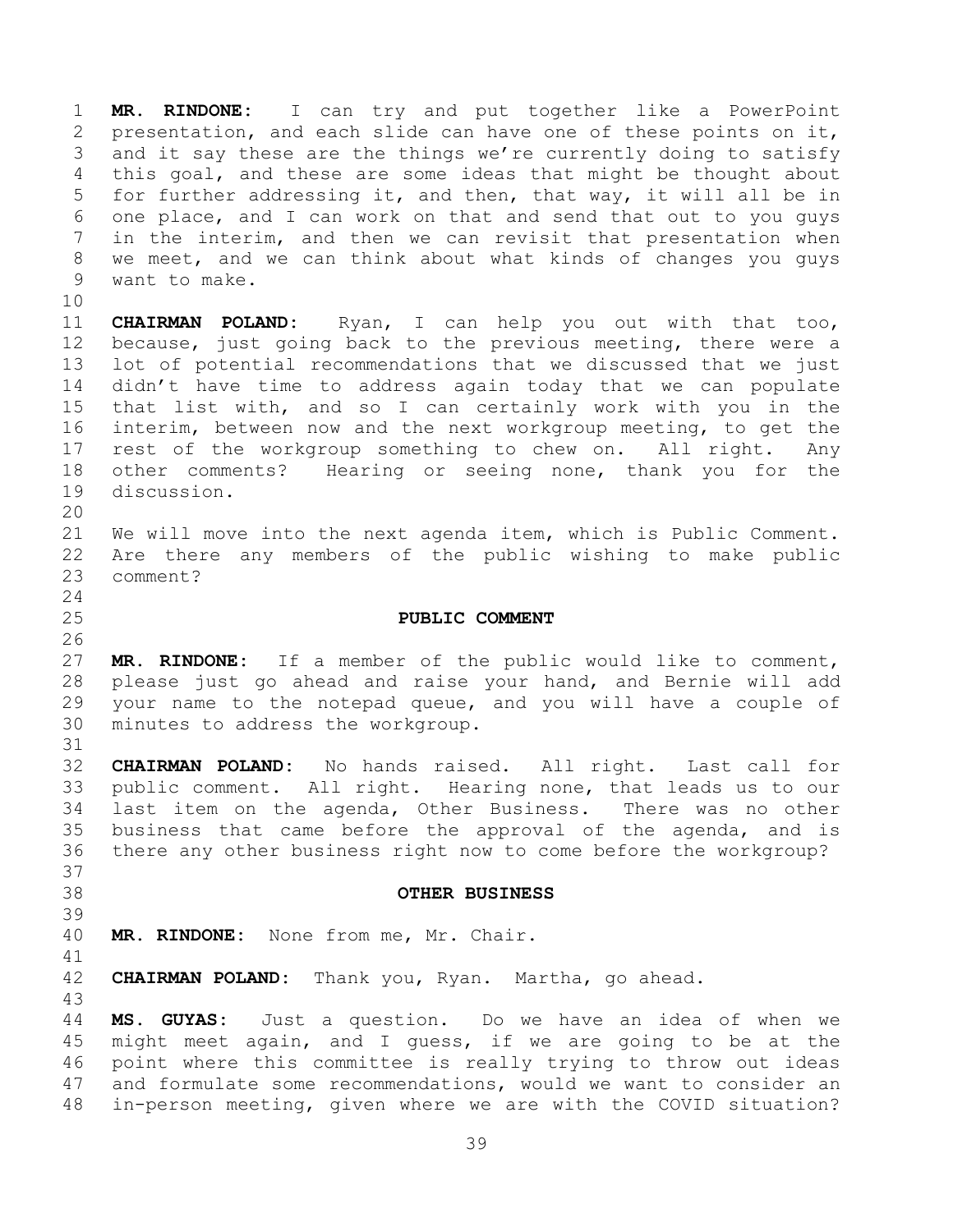I don't know that we need to answer that right now, but I just kind of offer that.

 **CHAIRMAN POLAND:** Thanks, Martha. I mean, I don't know how the other states and the councils are feeling about traveling right now. I mean, personally, I would be willing to meet in-person. I feel like that we could be very productive with a short in- person meeting, but that's something that I can discuss with council leadership, Gulf Council and South Atlantic Council, and we can provide some input on that when we send out a doodle poll for potential meeting dates. Is there any other workgroup members that have any strong feelings one way or another, as far as meeting in-person, potentially? Chris, go ahead. 

 **MR. SCHIEBLE:** I just wanted to say that I agree, and I think an in-person meeting, where we can just have discussions, as well as maybe perhaps making a hybrid meeting, as the upcoming council meeting is, so that others can get in that are not allowed to travel, and I would just suggest maybe even in association with one of the upcoming council meetings, the day 21 before or the day after, something like that, and not, obviously, San Antonio, and that doesn't really work, but Orange 23 Beach, and I'm just throwing that out there. I don't know, but that's my two-cents. Thanks.

## **CHAIRMAN POLAND:** All right. Thanks, Chris. Spud.

 **MR. WOODWARD:** I agree with Martha, and I think we're at the point where we could benefit from being together in a room, with flip charts and other types of things, and start bringing some of this together in a coherent manner, and so I think that would be good, and maybe one more virtual meeting and then a follow-up in-person meeting, to try to wrap it up, but I would certainly support that.

**MR. RINDONE:** Mr. Chair?

```
38 CHAIRMAN POLAND: Ryan, go ahead.
```

```
39
```
 **MR. RINDONE:** Looking at the calendar of what's where, the South Atlantic's next meeting is the week of September 13 in Charleston, which for some of us has its challenges of getting to, and the Gulf Council meeting in October is in Orange Beach, and there is connecting flight issues there as well, and then the next meeting for the South Atlantic Council is in Beaufort, and so it looks like you guys have all decided to tie-off 2021 in parts far flung from large municipal airports.